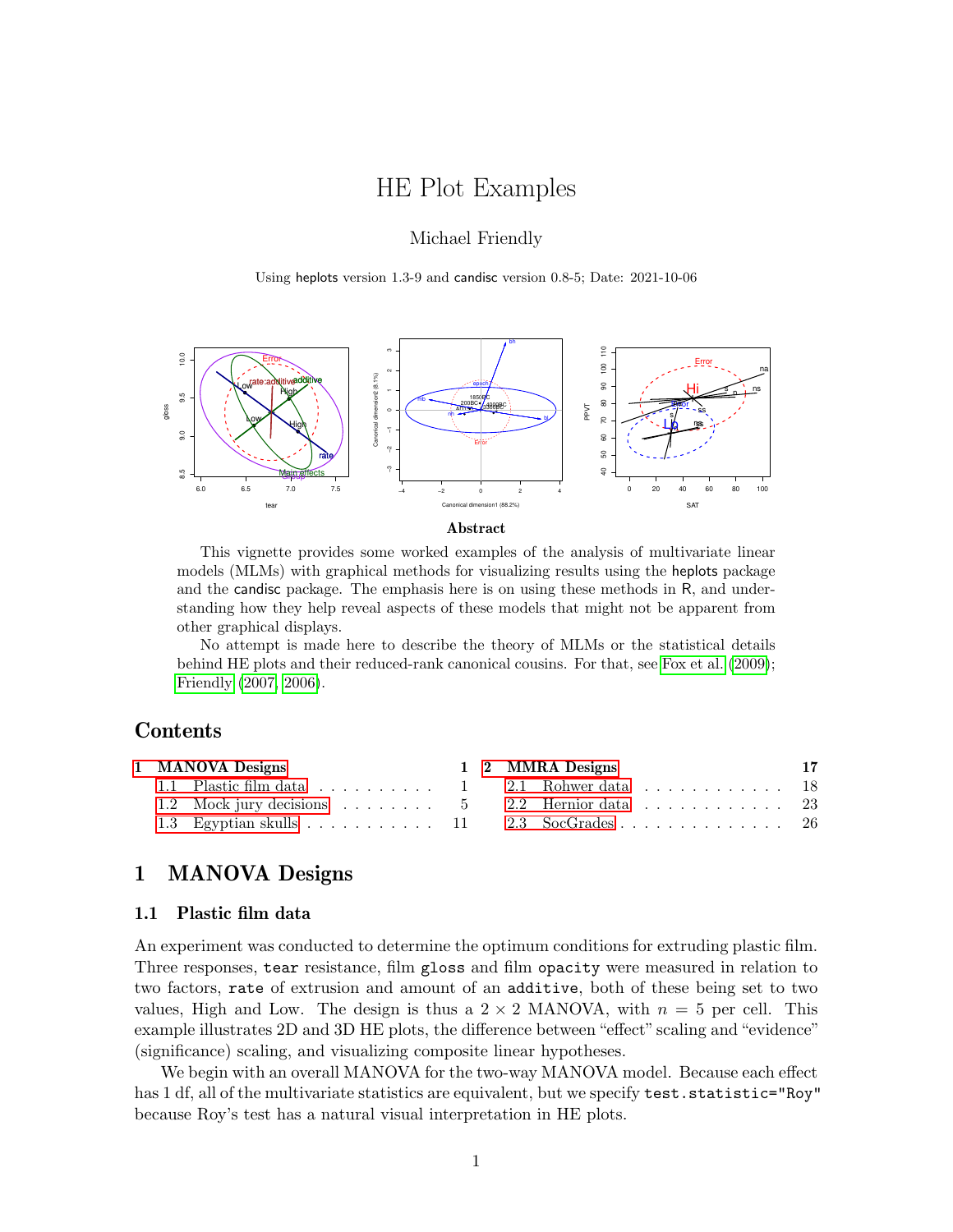```
> plastic.mod <- lm(cbind(tear, gloss, opacity) ~ rate*additive, data=Plastic)
> Anova(plastic.mod, test.statistic="Roy")
Type II MANOVA Tests: Roy test statistic
                  Df test stat approx F num Df den Df Pr(>F)<br>1   1.619   7.55   3   14   0.003
rate 1 1.619 7.55 3 14 0.003 **<br>additive 1 0.912 4.26 3 14 0.025 *
                   \begin{array}{ccccccccc}\n 1 & 0.912 & 4.26 & 3 & 14 & 0.025 * \\
 1 & 0.287 & 1.34 & 3 & 14 & 0.302\n \end{array}rate: additive
---
Signif. codes: 0 ✬***✬ 0.001 ✬**✬ 0.01 ✬*✬ 0.05 ✬.✬ 0.1 ✬ ✬ 1
```
For the three responses jointly, the main effects of rate and additive are significant, while their interaction is not. In some approaches to testing effects in multivariate linear models (MLM), significant multivariate tests are often followed by univariate tests on each of the responses separately to determine which responses contribute to each significant effect. In R, these analyses are most convieniently performed using the update() method for the mlm object plastic.mod.

```
Anova Table (Type II tests)
Response: tear
                     Sum Sq Df F value Pr(>F)
rate 1.74 1 15.8 0.0011 **
\begin{tabular}{lllllllllll} \texttt{rate} & 1.7\bar{4} & 1 & 15.8 & 0.0011 & * \\ \texttt{additive} & 0.76 & 1 & 6.9 & 0.0183 & * \\ \texttt{rate:additive} & 0.00 & 1 & 0.0 & 0.9471 \end{tabular}rate:additive 0.00 1<br>Residuals 1.76 16
Residuals
---
Signif. codes: 0 '***' 0.001 '**' 0.01 '*' 0.05 '.' 0.1 ' ' 1
> Anova(update(plastic.mod, gloss ~ .))
Anova Table (Type II tests)
Response: gloss
                    Sum Sq Df F value Pr(>F)<br>1.301 1 7.92 0.012
rate 1.301 1 7.92 0.012 *<br>additive 0.612 1 3.73 0.071.
additive 0.612 1 3.73 0.071 .<br>rate:additive 0.544 1 3.32 0.087 .
rate:additive 0.544 1<br>Residuals 2.628 16
Residuals
nesiaudis<br>---<br>Signif. codes: 0 '***' 0.001 '**' 0.01 '*' 0.05 '.' 0.1 ' ' 1
> Anova(update(plastic.mod, opacity ~ .))
Anova Table (Type II tests)
Response: opacity
                    Sum Sq Df F value Pr(>F)<br>0.4 1 0.10 0.75
rate 0.\overline{4} 1 0.10 0.75<br>additive 4.9 1 1.21 0.29
additive 4.9 1 1.21 0.29<br>rate:additive 4.0 1 0.98 0.34
rate:additive 4.0 1<br>Residuals 64.9 16
Residuals
```
> Anova(update(plastic.mod, tear ~ .))

The results above show significant main effects for tear, a significant main effect of rate for gloss, and no significant effects for opacity, but they don't shed light on the nature of these effects. Traditional univariate plots of the means for each variable separately are useful, but they don't allow visualization of the relations among the response variables.

We can visualize these effects for pairs of variables in an HE plot, showing the "size" and orientation of hypothesis variation  $(H)$  in relation to error variation  $(E)$  as ellipsoids. When, as here, the model terms have 1 degree of freedom, the  $H$  ellipsoids degenerate to a line.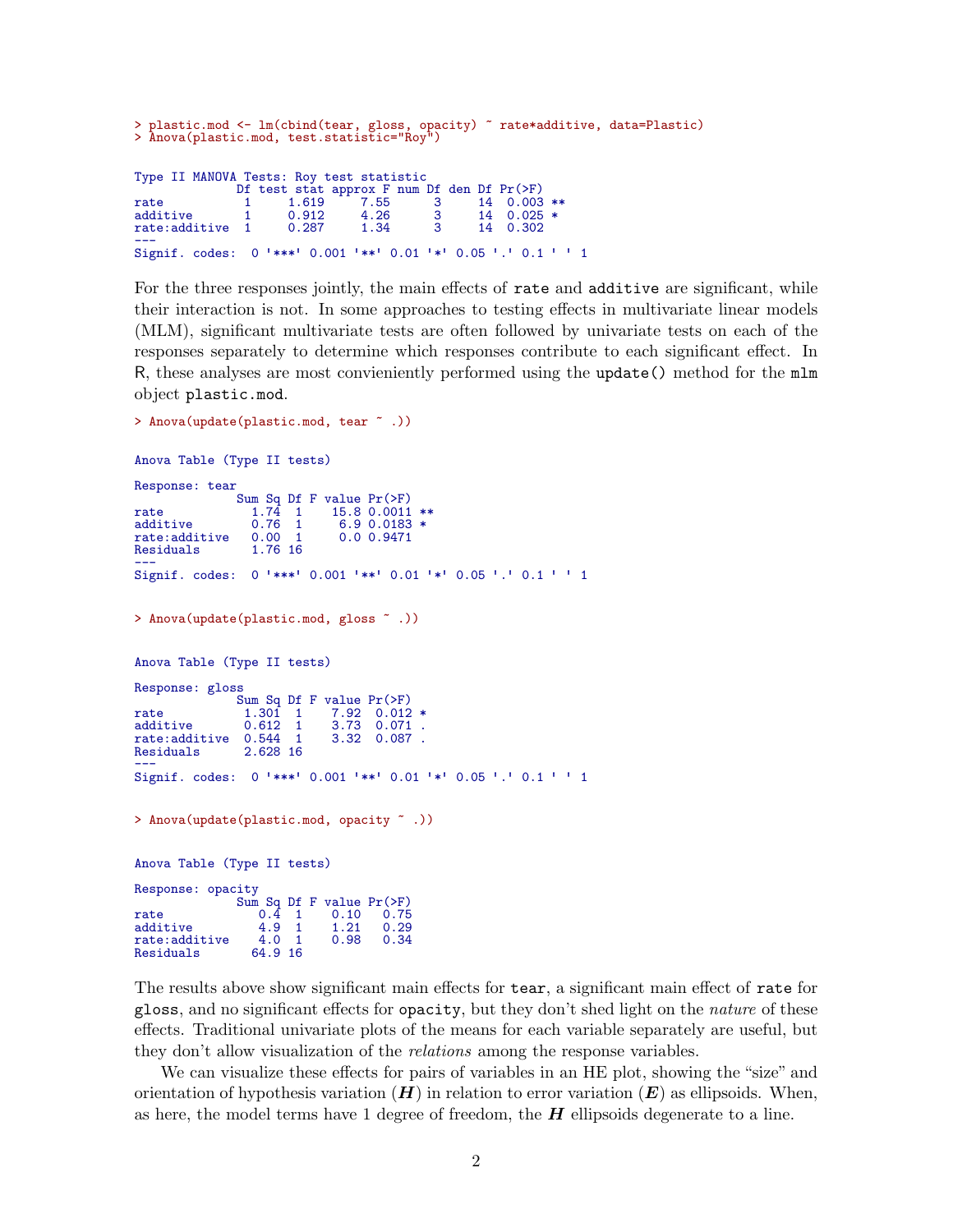> # Compare evidence and effect scaling

```
> colors = c("red", "darkblue", "darkgreen", "brown")
```
> heplot(plastic.mod, size="evidence", col=colors, cex=1.25) > heplot(plastic.mod, size="effect", add=TRUE, lwd=4, term.labels=FALSE, col=colors)

With effect scaling, both the  $H$  and  $E$  sums of squares and products matrices are both divided by the error df, giving multivariate analogs of univariate measures of effect size, e.g.,  $(\bar{y}_1-\bar{y}_2)/s$ . With significance scaling, the **H** ellipse is further divided by  $\lambda_{\alpha}$ , the critical value of Roy's largest root statistic. This scaling has the property that an  $H$  ellipse will protrude somewhere outside the E ellipse iff the multivariate test is significant at level  $\alpha$ . Figure [1](#page-2-0) shows both scalings, using a thinner line for significance scaling. Note that the (degenerate) ellipse for additive is significant, but does not protrude outside the  $E$  ellipse in this view. All that is guarranteed is that it will protrude somewhere in the 3D space of the responses.

By design, means for the levels of interaction terms are not shown in the HE plot, because doing so in general can lead to messy displays. We can add them here for the term rate:additive as follows:

```
> ## add interaction means<br>> intMeans <- termMeans(plastic.mod, 'rate:additive',
> ## add interaction means<br>> intMeans <- termMeans(plastic.mod, 'rate:additive', abbrev.levels=2)
```

```
> ## aud interaction means<br>> intMeans <- termMeans(plastic.mod, 'rate:additive', abbrev.levels=2)<br>> #rownames(intMeans) <- apply(expand.grid(c('Lo','Hi'), c('Lo', 'Hi')), 1, paste, collapse=':')
```

```
> points(intMeans[,1], intMeans[,2], pch=18, cex=1.2, col="brown")
```

```
> text(intMeans[,1], intMeans[,2], rownames(intMeans), adj=c(0.5,1), col="brown")
```
- > lines(intMeans[c(1,3),1], intMeans[c(1,3),2], col="brown")
- $lines(intMeans[c(2,4),1], intMeans[c(2,4),2], col="brown")$



<span id="page-2-0"></span>Figure 1: HE plot for effects on tear and gloss according to the factors rate, additive and their interaction, rate:additive. The thicker lines show effect size scaling, the thinner lines show significance scaling.

The factor means in this plot (Figure [1\)](#page-2-0) have a simple interpretation: The high rate level yields greater tear resistance but lower gloss than the low level. The high additive amount produces greater tear resistance and greater gloss.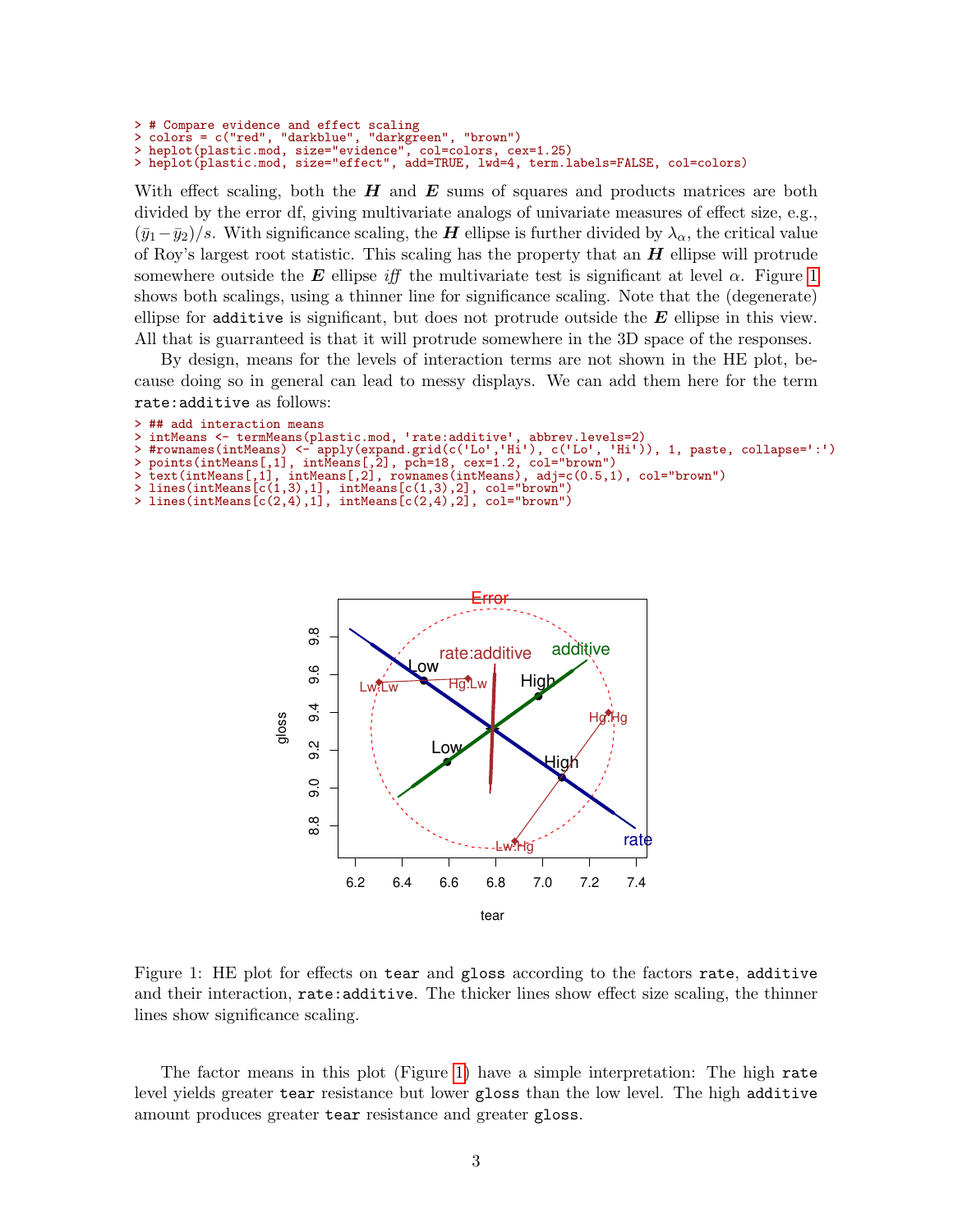The rate:additive interaction is not significant overall, though it approaches significance for gloss. The cell means for the combinations of rate and additive shown in this figure suggest an explanation, for tutorial purposes: with the low level of rate, there is little difference in gloss for the levels of additive. At the high level of rate, there is a larger difference in gloss. The  $H$  ellipse for the interaction of rate:additive therefore "points" in the direction of gloss indicating that this variable contributes to the interaction in the multivariate tests.

In some MANOVA models, it is of interest to test sub-hypotheses of a given main effect or interaction, or conversely to test composite hypotheses that pool together certain effects to test them jointly. All of these tests (and, indeed, the tests of terms in a given model) are carried out as tests of general linear hypotheses in the MLM.

In this example, it might be useful to test two composite hypotheses: one corresponding to both main effects jointly, and another corresponding to no difference among the means of the four groups (equivalent to a joint test for the overall model). These tests are specified in terms of subsets or linear combinations of the model parameters.

> plastic.mod

```
Call:
lm(formula = chind(tear, gloss, opacity) \tilde{ }</math> rate * additive, data = Plastic)
```
Coefficients:

|                       | tear |         | gloss opacity |
|-----------------------|------|---------|---------------|
| (Intercept)           | 6.30 | 9.56    | 3.74          |
| rateHigh              | 0.58 | $-0.84$ | $-0.60$       |
| additiveHigh          | 0.38 | 0.02    | 0.10          |
| rateHigh:additiveHigh | 0.02 | 0.66    | 1.78          |
|                       |      |         |               |

Thus, for example, the joint test of both main effects tests the parameters rateHigh and additiveHigh.

> print(linearHypothesis(plastic.mod, c("rateHigh", "additiveHigh"), title="Main effects"), SSP=FALSE)

| Multivariate Tests: Main effects                              |  |         |                                                 |                            |  |                   |  |
|---------------------------------------------------------------|--|---------|-------------------------------------------------|----------------------------|--|-------------------|--|
|                                                               |  |         | Df test stat approx F num Df den Df $Pr(\ge F)$ |                            |  |                   |  |
| Pillai                                                        |  |         | 2 0.71161 2.7616                                |                            |  | 6 30 0.029394 $*$ |  |
| Wilks                                                         |  |         | 2 0.37410 2.9632                                | $\overline{6}$             |  | 28 0.022839 *     |  |
| Hotelling-Lawley                                              |  |         | 2 1.44400 3.1287                                | $\overline{\phantom{0}}$ 6 |  | 26 0.019176 *     |  |
| Roy                                                           |  | 1.26253 | 6.3127                                          | $\overline{\mathbf{3}}$    |  | 15 0.005542 **    |  |
| Signif. codes: 0 '***' 0.001 '**' 0.01 '*' 0.05 '.' 0.1 ' ' 1 |  |         |                                                 |                            |  |                   |  |
|                                                               |  |         |                                                 |                            |  |                   |  |

> print(linearHypothesis(plastic.mod, c("rateHigh", "additiveHigh", "rateHigh:additiveHigh"), title="Groups"), SSP=FALSE)

| Multivariate Tests: Groups                                    |                  |                                            |  |                       |  |
|---------------------------------------------------------------|------------------|--------------------------------------------|--|-----------------------|--|
|                                                               |                  | Df test stat approx F num Df den Df Pr(>F) |  |                       |  |
| Pillai                                                        | 3 1.14560 3.2948 |                                            |  | 9 48,000 0.003350 **  |  |
| Wilks                                                         | 3 0.17802 3.9252 |                                            |  | 9 34.223 0.001663 **  |  |
| Hotelling-Lawley 3 2.81752                                    |                  | 3.9654                                     |  | 9 38,000 0.001245 **  |  |
| Roy                                                           | 3 1.86960 9.9712 |                                            |  | 3 16,000 0,000603 *** |  |
|                                                               |                  |                                            |  |                       |  |
| Signif. codes: 0 '***' 0.001 '**' 0.01 '*' 0.05 '.' 0.1 ' ' 1 |                  |                                            |  |                       |  |

Correspondingly, we can display these tests in the HE plot by specifying these tests in the hypothesis argument to heplot(), as shown in Figure [2.](#page-4-1)

Finally, a 3D HE plot can be produced with heplot3d(), giving Figure [3.](#page-5-0) This plot was rotated interactively to a view that shows both main effects protruding outside the error ellipsoid.

> colors = c("pink", "darkblue", "darkgreen", "brown") > heplot3d(plastic.mod, col=colors)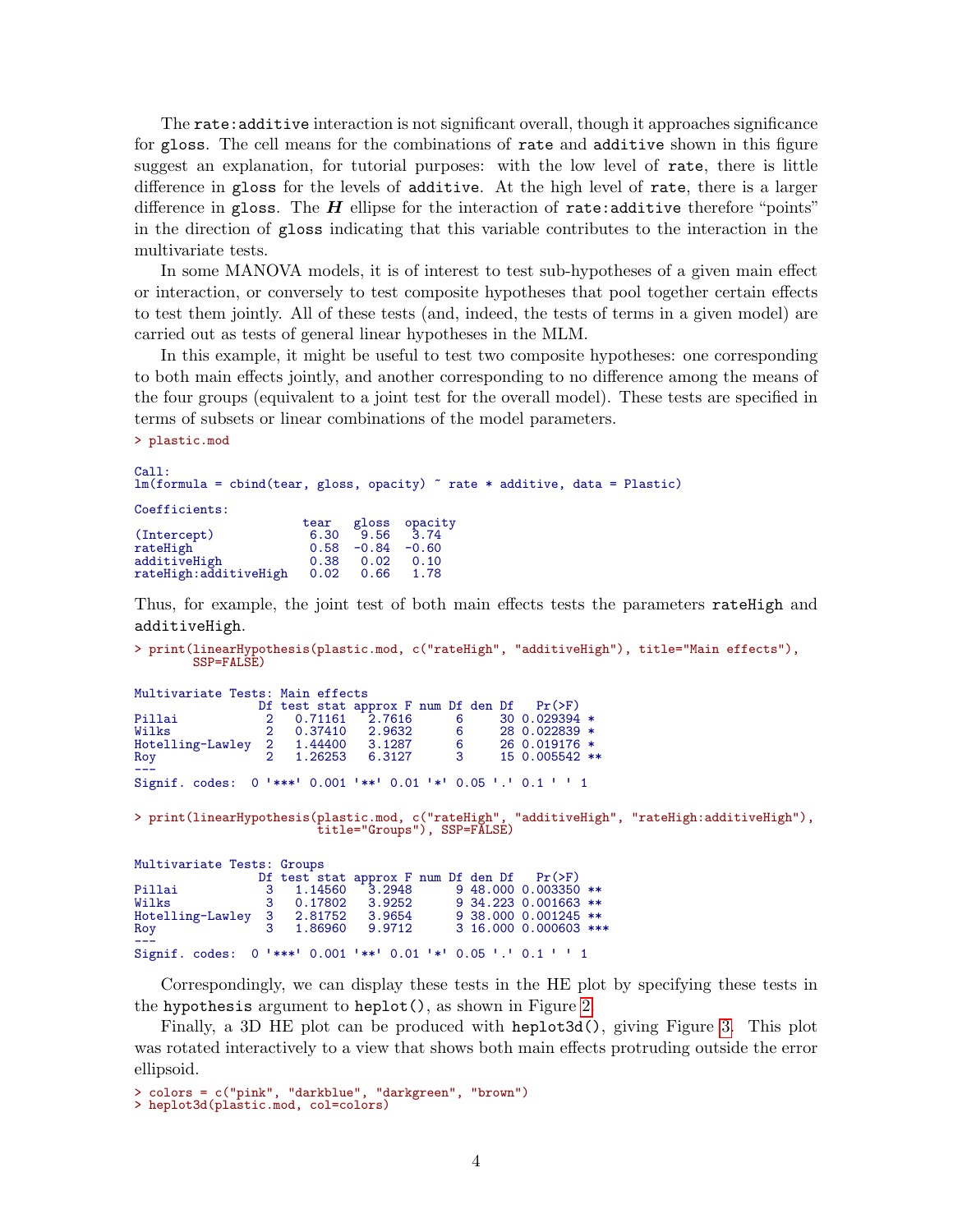```
> heplot(plastic.mod, hypotheses=list("Group" =
            c("rateHigh", "additiveHigh", "rateHigh:additiveHigh ")),
            col=c(colors,<br>1wd=c(2, 3, 3, ...)\begin{array}{c}\n\text{a}u_1, \dots, u_n, \\
\text{purple}, \\
\text{a}u_2, \dots, u_n\n\end{array}> heplot(plastic.mod, hypotheses=list("Main effects" =
            c("rateHigh", "additiveHigh")), add=TRUE,
            col=c(colors, "darkgreen"), cex=1.25)
```


<span id="page-4-1"></span>Figure 2: HE plot for tear and gloss, supplemented with ellipses representing the joint tests of main effects and all group differences

# <span id="page-4-0"></span>1.2 Effects of physical attractiveness on mock jury decisions

In a social psychology study of influences on jury decisions by [Plaster](#page-31-0) [\(1989\)](#page-31-0), male participants (prison inmates) were shown a picture of one of three young women. Pilot work had indicated that one woman was beautiful, another of average physical attractiveness, and the third unattractive. Participants rated the woman they saw on each of twelve attributes on scales of 1–9. These measures were used to check on the manipulation of "attractiveness" by the photo.

Then the participants were told that the person in the photo had committed a Crime, and asked to rate the seriousness of the crime and recommend a prison sentence, in Years. The data are contained in the data frame MockJury.<sup>[1](#page-4-2)</sup>

> str(MockJury)

<span id="page-4-2"></span><sup>1</sup>The data were made available courtesy of Karl Wuensch, from [http://core.ecu.edu/psyc/wuenschk/](http://core.ecu.edu/psyc/wuenschk/StatData/PLASTER.dat) [StatData/PLASTER.dat](http://core.ecu.edu/psyc/wuenschk/StatData/PLASTER.dat)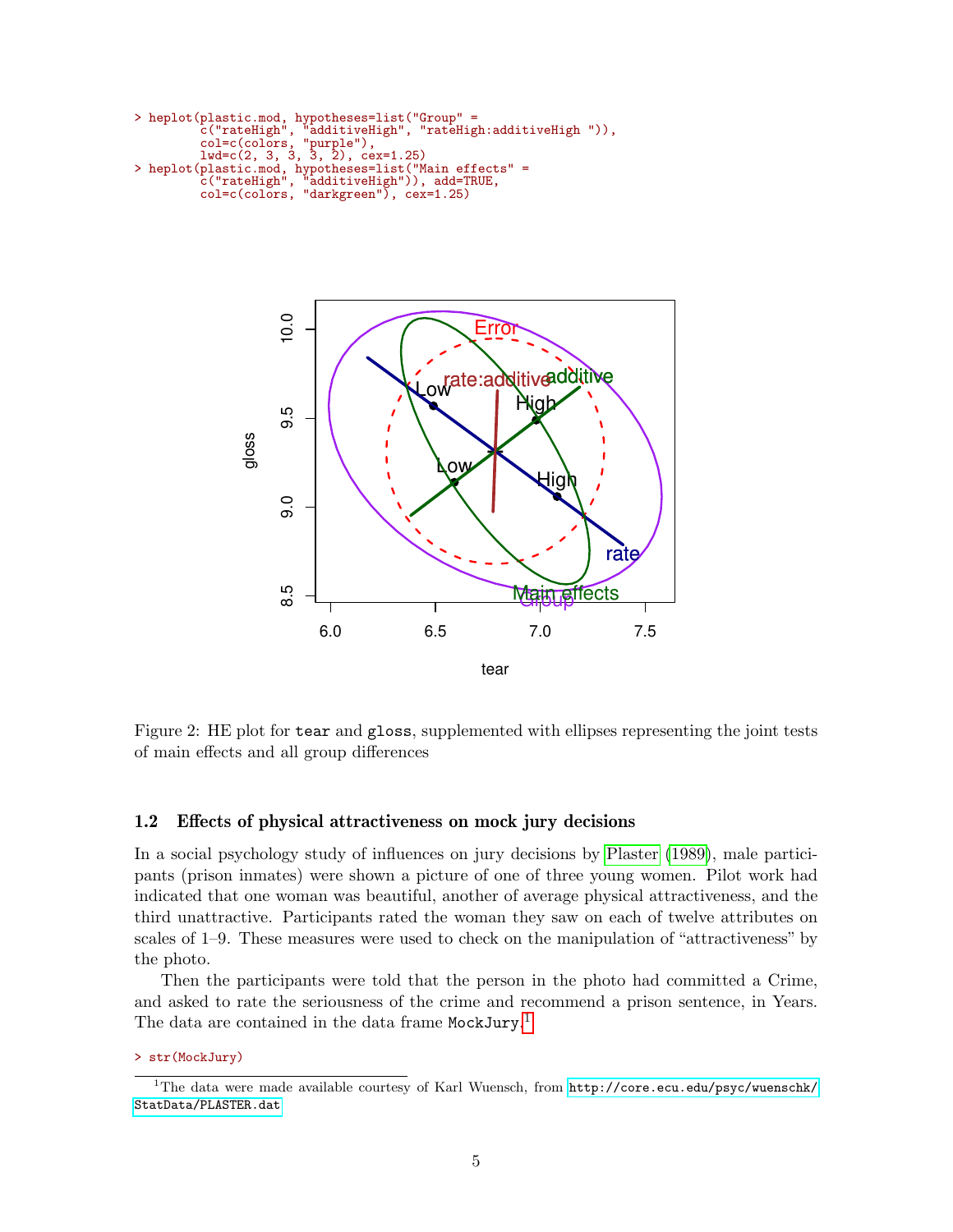

<span id="page-5-0"></span>Figure 3: 3D HE plot for the plastic film data

| 'data.frame':         |         | 114 obs. of 17 variables:                                          |
|-----------------------|---------|--------------------------------------------------------------------|
| \$ Attr               |         | : Factor w/ 3 levels "Beautiful", "Average", : 1 1 1 1 1 1 1 1 1 1 |
| \$ Crime              |         | : Factor w/ 2 levels "Burglary", "Swindle": 1 1 1 1 1 1 1 1 1 1    |
| \$ Years              |         | : int $10351773723$                                                |
| \$ Serious            | $:$ int | 88539944<br>52                                                     |
| \$ exciting           |         | $:$ int 6933<br>1 1 5 4 4 6                                        |
| \$ calm               | $:$ int | 9546156988                                                         |
| \$ independent        | $:$ int | 9969577287                                                         |
| \$ sincere            |         | : int 8338156975                                                   |
| \$<br>warm            |         | : int 5568887617                                                   |
| \$ phyattr            |         | $:$ int $9979888598$                                               |
| $$ \text{social}$     |         | : $int$ 9949997219<br>$\sim$                                       |
| kind<br>SS.           |         | : int $9429455957$<br>$\mathbf{1}$                                 |
| \$ intelligent        |         | $:$ int 6949787999                                                 |
| \$ strong             |         | : int $9559995275$                                                 |
| \$ sophisticated: int |         | 954999627                                                          |
| \$.<br>happy          |         | : int 55598952<br>6 <sup>°</sup>                                   |
| \$ ownPA              | $:$ int | 9759796536                                                         |

Sample sizes were roughly balanced for the independent variables in the three conditions of the attractiveness of the photo, and the combinations of this with Crime:

```
> table(MockJury$Attr)
```

| Beautiful |    | Average Unattractive |
|-----------|----|----------------------|
| 39        | 38 |                      |

> table(MockJury\$Attr, MockJury\$Crime)

|              | Burglary Swindle |    |
|--------------|------------------|----|
| Beautiful    | 21               | 18 |
| Average      | 18               | 20 |
| Unattractive | 20               | 17 |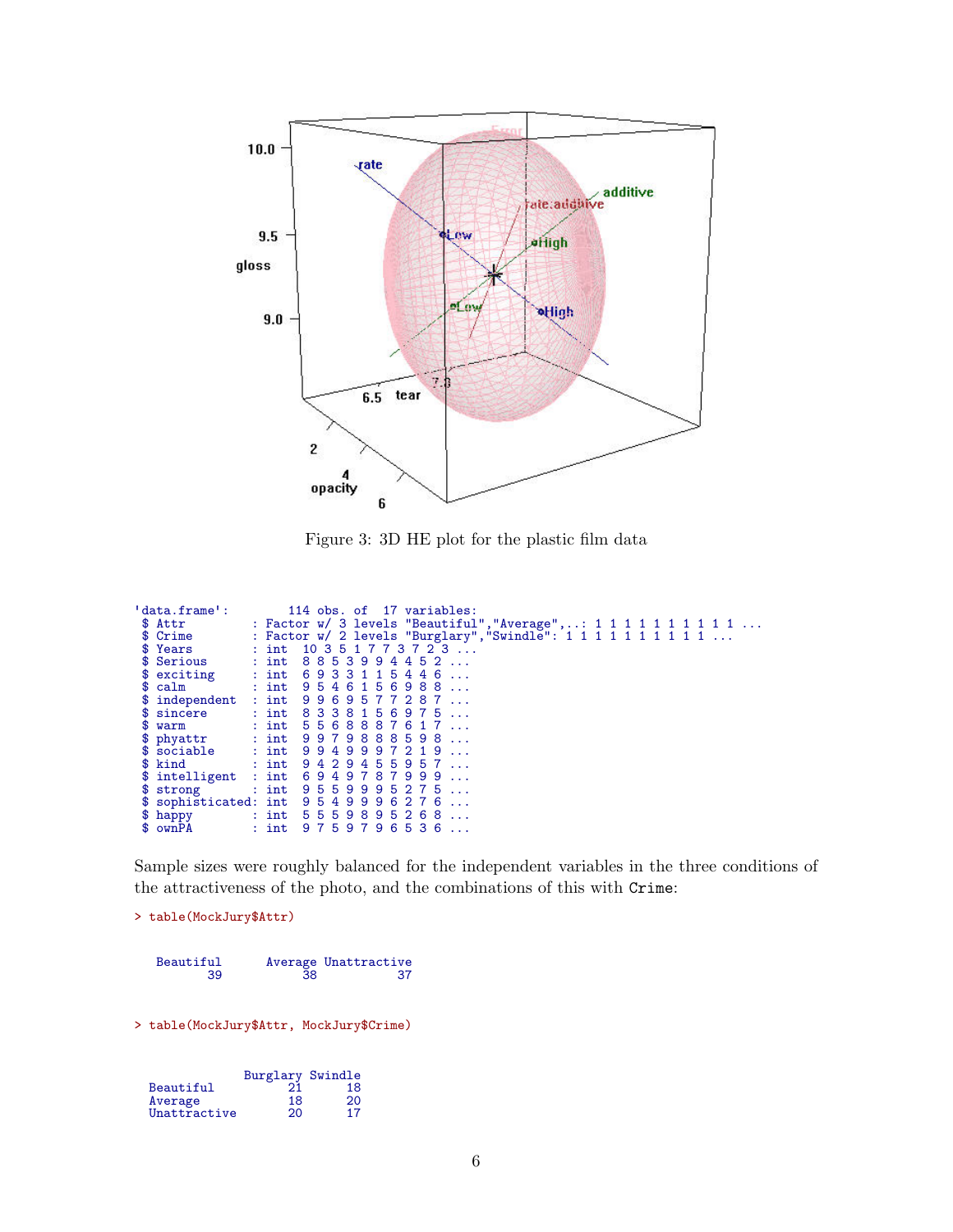The main questions of interest were: (a) Does attractiveness of the "defendant" influence the sentence or perceived seriousness of the crime? (b) Does attractiveness interact with the nature of the crime?

But first, we try to assess the ratings of the photos in relation to the presumed categories of the independent variable Attr. The questions here are (a) do the ratings of the photos on physical attractiveness (phyattr) confirm the original classification? (b) how do other ratings differentiate the photos? To keep things simple, we consider only a few of the other ratings in a one-way MANOVA.

> (jury.mod1 <- lm( cbind(phyattr, happy, independent, sophisticated) ~ Attr, data=MockJury))

```
Call:
lm(formula = chind(phyattr, happy, independent, sophisticated)Attr, data = MockJury)
Coefficients:
                      phyattr happy independent sophisticated 8.282 5.359 6.410 6.077
(Intercept)  8.282  5.359  6.410  6.077<br>AttrAverage   4.808  0.430  0.537  -1.340
AttrAverage -4.808  0.430  0.537  -1.340<br>AttrUnattractive -5.390  -1.359  -1.410  -1.753
AttrUnattractive
> Anova(jury.mod1, test="Roy")
Type II MANOVA Tests: Roy test statistic
      Df test stat approx F num Df den Df Pr(>F)
Attr 2 1.77 48.2 4 109 <2e-16 ***
ACCL 2 1.77 +0.2 + 109 <2e 10 +++<br>---<br>Signif. codes: 0 '***' 0.001 '**' 0.01 '*' 0.05 '.' 0.1 ' ' 1
```
Note that Beautiful is the baseline category of Attr, so the intercept term gives the means for this level. We see that the means are significantly different on all four variables collectively, by a joint multivariate test. A traditional analysis might follow up with univariate ANOVAs for each measure separately.

As an aid to interpretation of the MANOVA results We can examine the test of Attr in this model with an HE plot for pairs of variables, e.g., for phyattr and happy (Figure [4\)](#page-7-0). The means in this plot show that Beautiful is rated higher on physical attractiveness than the other two photos, while Unattractive is rated less happy than the other two. Comparing the sizes of the ellipses, differences among group means on physical attractiveness contributes more to significance than do ratings on happy.

> heplot(jury.mod1, main="HE plot for manipulation check")

The HE plot for all pairs of variables (Figure [5\)](#page-8-0) shows that the means for happy and independent are highly correlated, as are the means for phyattr and sophisticated. In most of these pairwise plots, the means form a triangle rather than a line, suggesting that these attributes are indeed measuring different aspects of the photos.

With 3 groups and 4 variables, the **H** ellipsoid has only  $s = \min(df_h, p) = 2$  dimensions. candisc() carries out a canonical discriminant analysis for the MLM and returns an object that can be used to show an HE plot in the space of the canonical dimensions. This is plotted in Figure [6.](#page-9-0)

> jury.can <- candisc(jury.mod1) > jury.can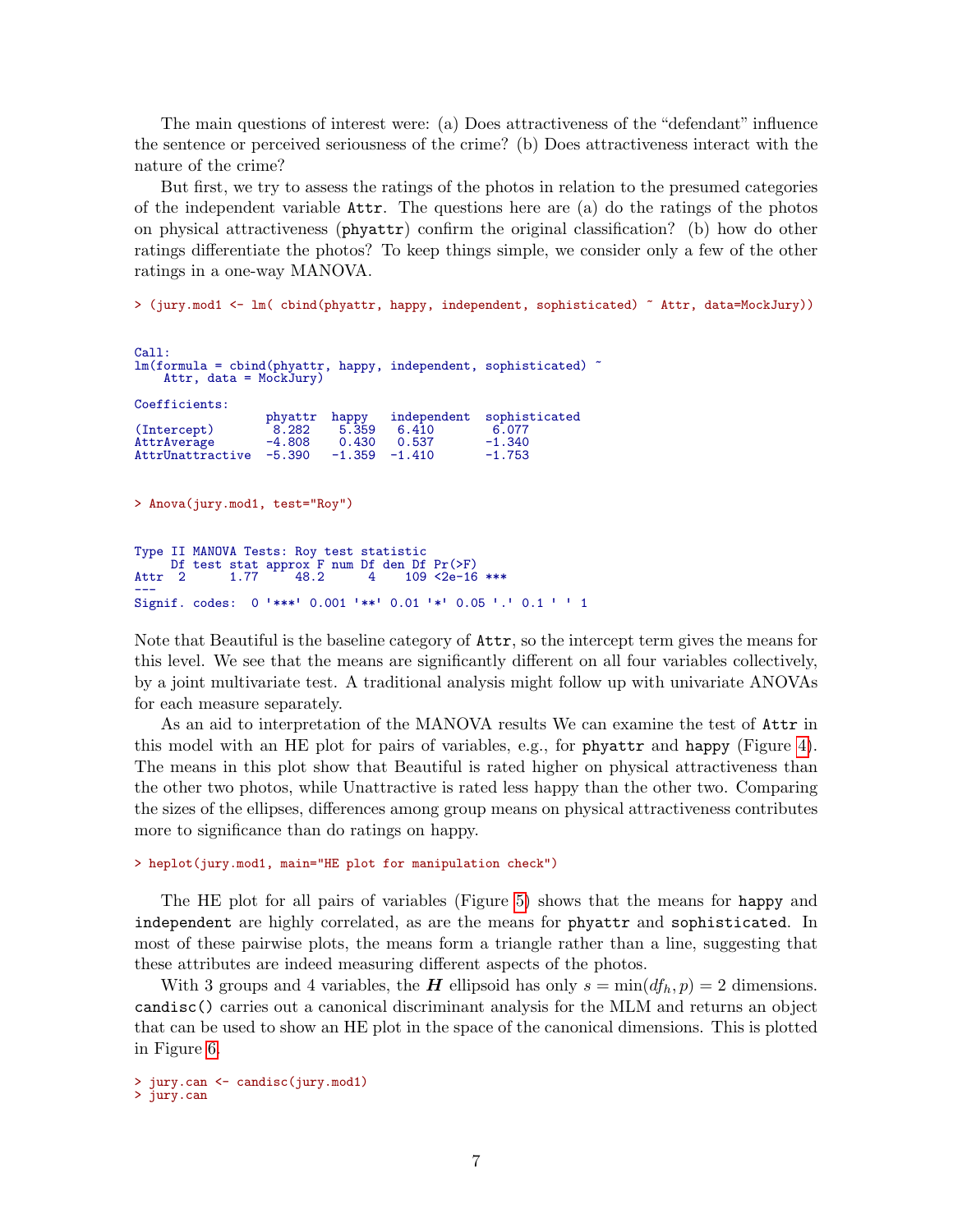

<span id="page-7-0"></span>Figure 4: HE plot for ratings of phyattr and happy according to the classification of photos on Attr

```
Canonical Discriminant Analysis for Attr:
   CanRsq Eigenvalue Difference Percent Cumulative
1 0.639 1.767 1.6 91.33 91.3
2 0.144 0.168 1.6 8.67 100.0
Test of H0: The canonical correlations in the
current row and all that follow are zero
  LR test stat approx F numDF denDF Pr(>F)<br>0.309 21.53 8 216 < 2e-16
\begin{array}{ccccccccc}\n 1 & & & 0.309 & ^{+}21.53 & & 8 & 216 < 2e-16 & & \text{***}\n 2 & & & 0.856 & & 6.09 & & 3 & 109 & 0.00072 & & \text{***}\n \end{array}109 0.00072 ***
∠__    0.000   0.00    0 100 0.00072 ↔↔<br>——<br>Signif. codes: 0 '***' 0.001 '**' 0.01 '*' 0.05 '.' 0.1 ' ' 1
```
From this we can see that 91% of the variation among group means is accounted for by the first dimension, and this is nearly completely aligned with phyattr. The second dimension, accounting for the remaining 9% is determined nearly entirely by ratings on happy and independent. This display gives a relatively simple account of the results of the MANOVA and the relations of each of the ratings to discrimination among the photos.

Proceeding to the main questions of interest, we carry out a two-way MANOVA of the responses Years and Serious in relation to the independent variables Attr and Crime.

```
> # influence of Attr of photo and nature of crime on Serious and Years
> jury.mod2 <- lm( cbind(Serious, Years) ~ Attr * Crime, data=MockJury)
```

```
> Anova(jury.mod2, test="Roy")
```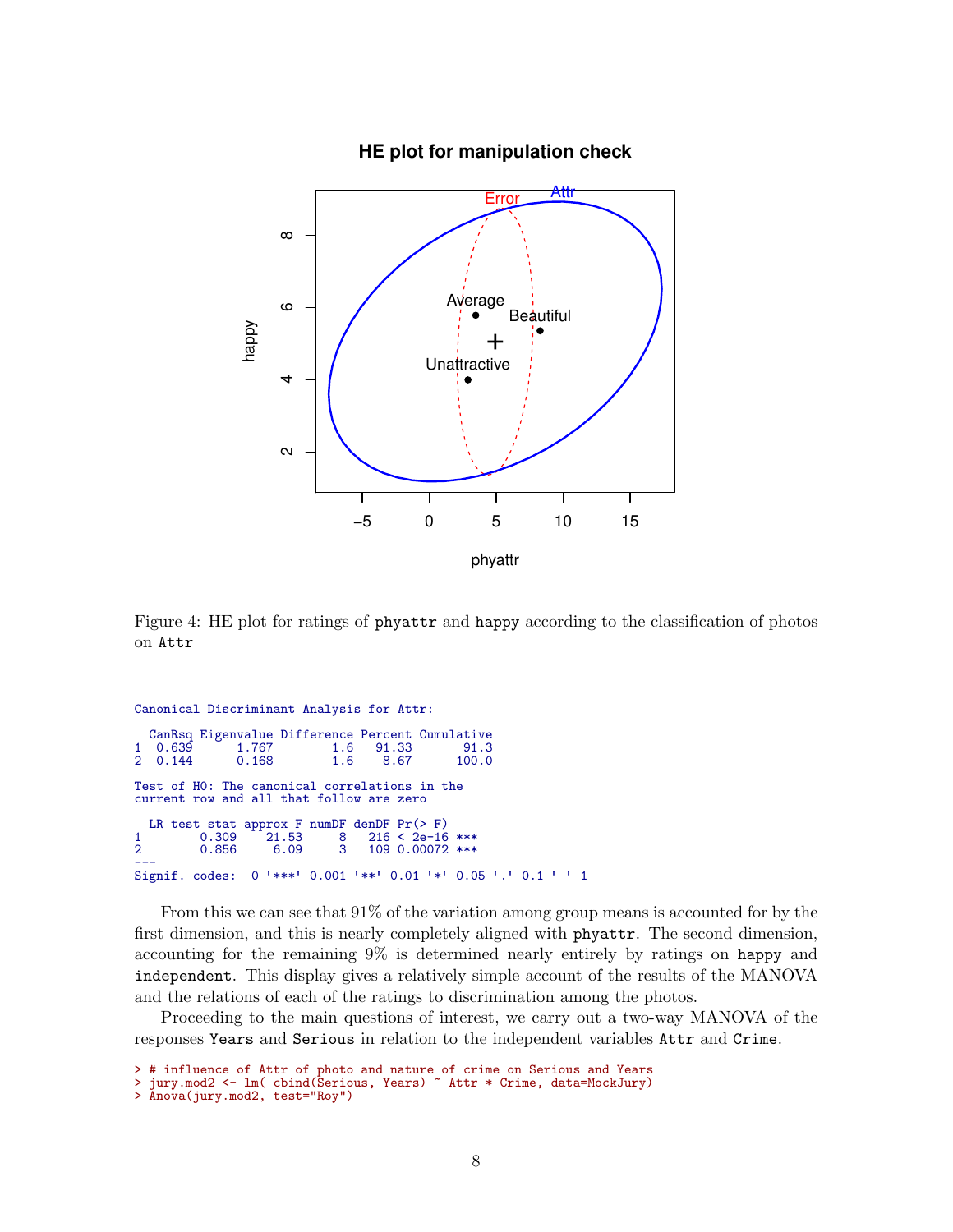```
> pairs(jury.mod1)
```


<span id="page-8-0"></span>Figure 5: HE plots for all pairs of ratings according to the classification of photos on Attr

|       |  |  | Type II MANOVA Tests: Roy test statistic |                |                                                               |                 |  |  |
|-------|--|--|------------------------------------------|----------------|---------------------------------------------------------------|-----------------|--|--|
|       |  |  |                                          |                | Df test stat approx $F$ num Df den Df $Pr(\geq F)$            |                 |  |  |
|       |  |  | Attr 2 0.0756 4.08 2                     |                |                                                               | $108$ 0.020 $*$ |  |  |
| Crime |  |  |                                          |                | 1  0.0047  0.25  2  107  0.778                                |                 |  |  |
|       |  |  |                                          | $\overline{2}$ |                                                               | 108  0.071  .   |  |  |
|       |  |  |                                          |                | Signif. codes: 0 '***' 0.001 '**' 0.01 '*' 0.05 '.' 0.1 ' ' 1 |                 |  |  |

We see that there is a nearly significant interaction between Attr and Crime and a strong effect of Attr.

The HE plot shows that the nearly significant interaction of Attr:Crime is mainly in terms of differences among the groups on the response of Years of sentence, with very little contribution of Serious. We explore this interaction in a bit more detail below. The main effect of Attr is also dominated by differences among groups on Years.

If we assume that Years of sentence is the main outcome of interest, it also makes sense to carry out a step-down test of this variable by itself, controlling for the rating of seriousness (Serious) of the crime. The model jury.mod3 below is equivalent to an ANCOVA for Years.

```
> # stepdown test (ANCOVA), controlling for Serious
> jury.mod3 <- lm( Years ~ Serious + Attr * Crime, data=MockJury)
> t(coef(jury.mod3))
     (Intercept) Serious AttrAverage AttrUnattractive CrimeSwindle
[1,] 0.011612 0.83711
```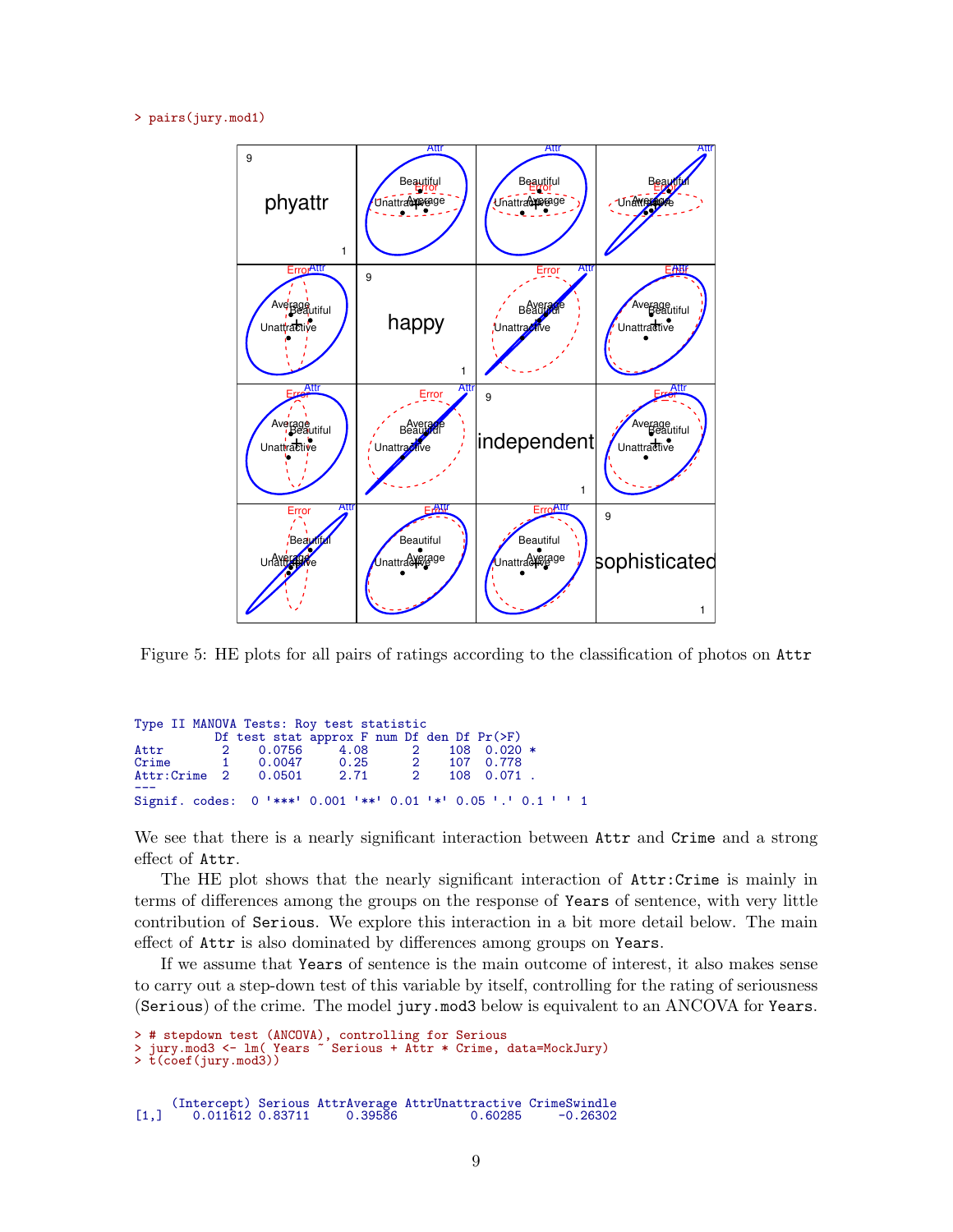```
> opar <- par(xpd=TRUE)
> heplot(jury.can, prefix="Canonical dimension", main="Canonical HE plot")
> par(opar)
```


<span id="page-9-0"></span>Figure 6: Canonical discriminant HE plot for the MockJury data

```
AttrAverage:CrimeSwindle AttrUnattractive:CrimeSwindle
[1,] -0.53701
> Anova(jury.mod3)
Anova Table (Type II tests)
Response: Years
              Sum Sq Df F value Pr(>F)<br>379 1 41.14 3.9e-09<br>74 2 4.02 0.021
Serious 379 1 41.14 3.9e-09 ***<br>Attr 74 2 4.02 0.021 *
                     \begin{array}{cccc} 74 & 2 & 4.02 & 0.021 \\ 4 & 1 & 0.43 & 0.516 \end{array}Crime 4 1 0.43 0.516<br>Attr:Crime 49 2 2.67 0.074
Attr:Crime 49 2<br>Residuals 987 107
Residuals
Signif. codes:
                     0 '***' 0.001 '**' 0.01 '*' 0.05 '.' 0.1 ' ' 1
```
Thus, even when adjusting for Serious rating, there is still a significant main effect of Attr of the photo, but also a hint of an interaction of Attr with Crime. The coefficient for Serious indicates that participants awarded 0.84 additional years of sentence for each 1 unit step on the scale of seriousness of crime.

A particularly useful method for visualizing the fitted effects in such univariate response models is provided by the effects package. By default allEffects() calculates the predicted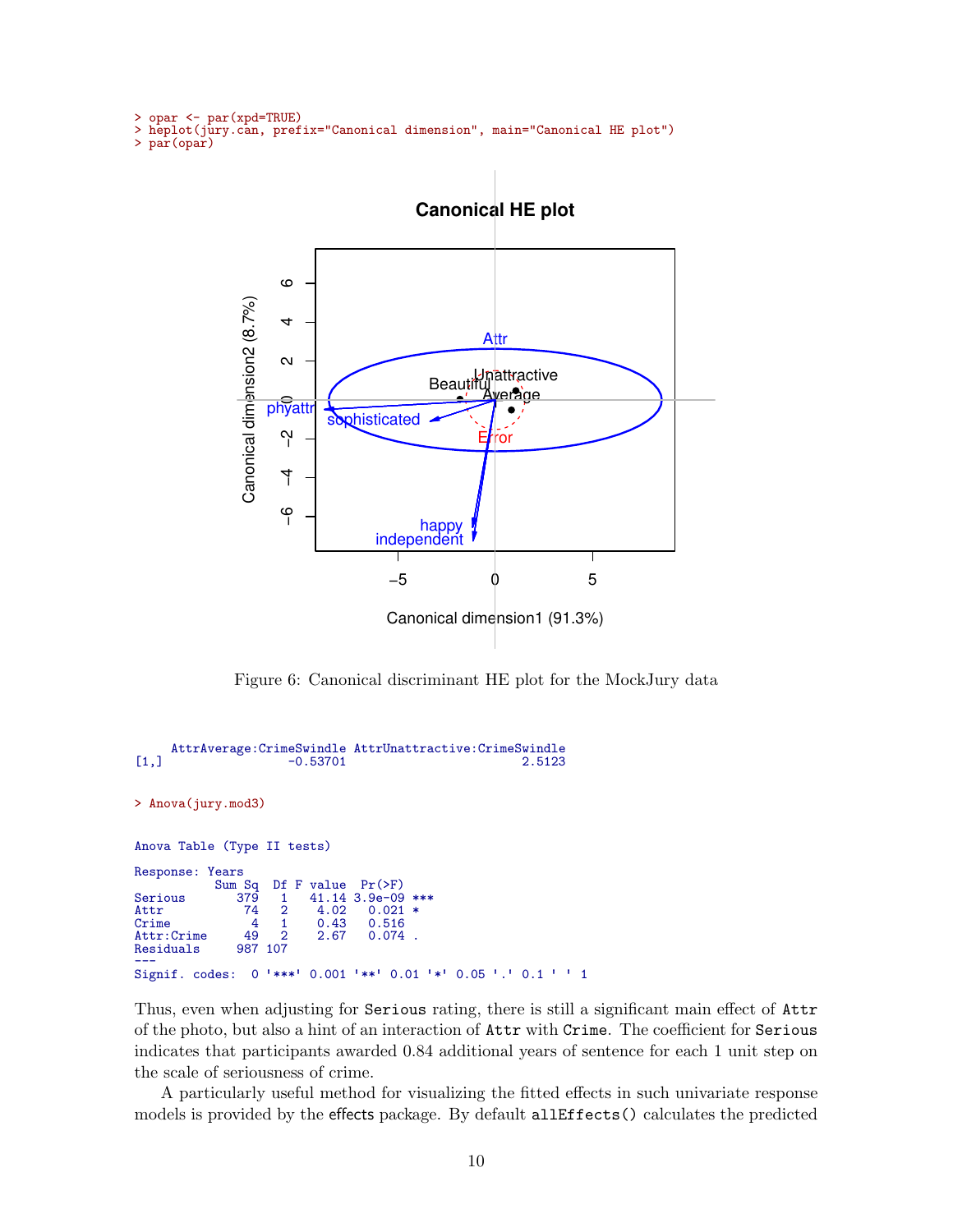

Figure 7: HE plot for the two-way MANOVA for Years and Serious

values for all high-order terms in a given model, and the plot method produces plots of these values for each term. The statements below produce Figure [8.](#page-11-0)

```
> library(effects)
 jury.eff <- allEffects(jury.mod3)
> plot(jury.eff, ask=FALSE)
```
The effect plot for Serious shows the expected linear relation between that variable and Years. Of greater interest here is the nature of the possible interaction of Attr and Crime on Years of sentence, controlling for Serious. The effect plot shows that for the crime of Swindle, there is a much greater Years of sentence awarded to Unattractive defendants.

### <span id="page-10-0"></span>1.3 Egyptian skulls from five epochs

This example examines physical measurements of size and shape made on 150 Egyptian skulls from five epochs ranging from 4000 BC to 150 AD. The measures are: maximal breadth (mb), basibregmatic height (bh), basialiveolar length (bl), and nasal height (nh) of each skull. See [http://www.redwoods.edu/instruct/agarwin/anth\\_6\\_measurements.htm](http://www.redwoods.edu/instruct/agarwin/anth_6_measurements.htm) for the definitions of these measures, and Figure [9](#page-12-0) for a diagram. The question of interest is whether and how these measurements change over time. Systematic changes over time is of interest because this would indicate interbreeding with immigrant populations.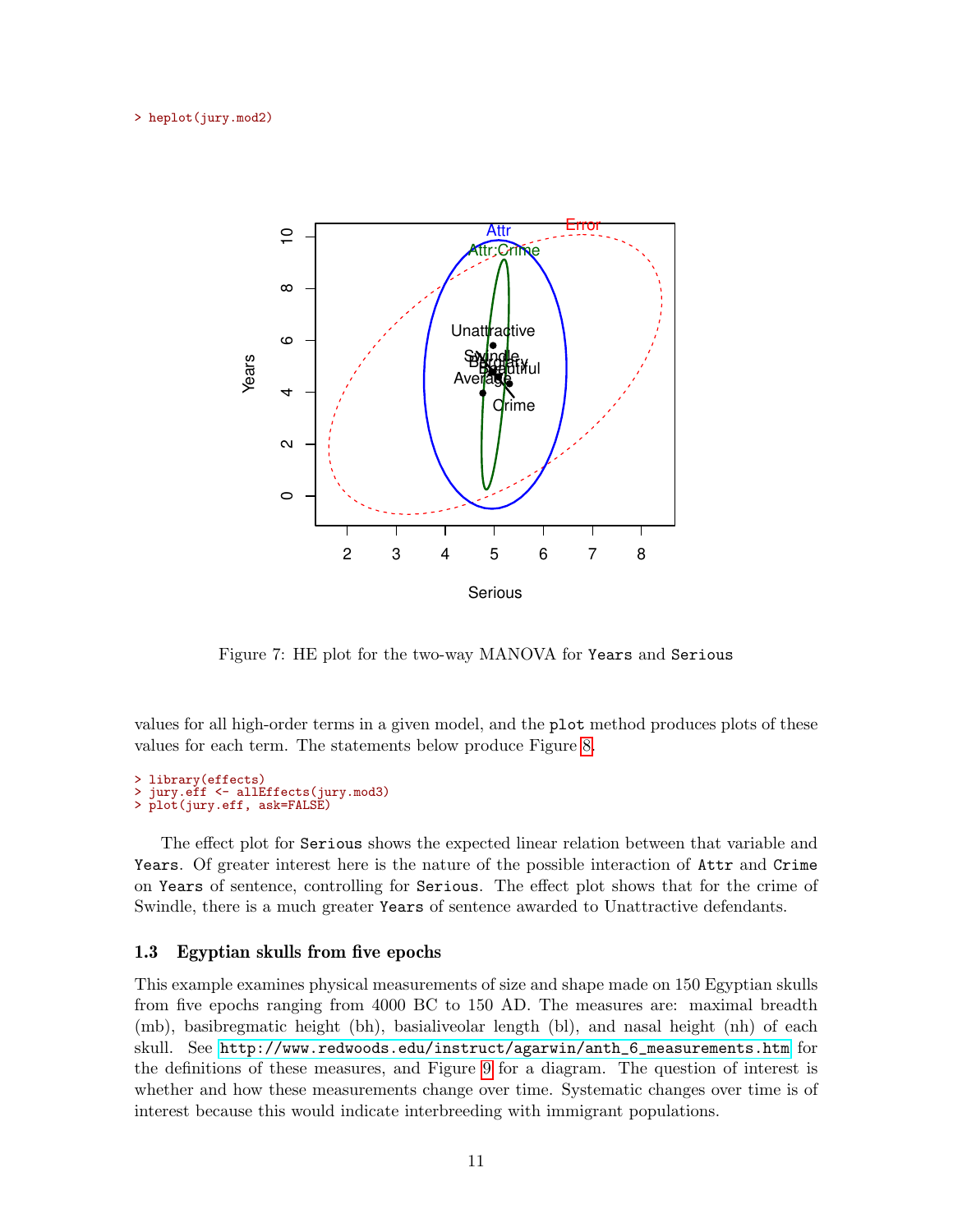

<span id="page-11-0"></span>Figure 8: Effect plots for Serious and the Attr  $*$  Crime in the ANCOVA model jury.mod3.

```
> data(Skulls)
> str(Skulls)
  data.frame': 150 obs. of 5 variables:
  $ epoch: Ord.factor w/ 5 levels "c4000BC"<"c3300BC"<..: 1 1 1 1 1 1 1 1 1 1 ...
 $ mb : num 131 125 131 119 136 138 139 125 131 134 ...<br>$ bh : num 138 131 132 132 143 137 130 136 134 134 ...
 $ \text{bh} \quad \text{num} \quad 138 \quad 131 \quad 132 \quad 132 \quad 143 \quad 137 \quad 130 \quad 136 \quad 134 \quad 134 \quad \dots$ }<br>$ \text{bl} \quad \text{num} \quad 89 \quad 92 \quad 99 \quad 96 \quad 100 \quad 89 \quad 108 \quad 93 \quad 102 \quad 99 \quad \dots$ }$ bl : num 89 92 99 96 100 89 108 93 102 99 ...
                        49 48 50 44 54 56 48 48 51 51 ...
> table(Skulls$epoch)
c4000BC c3300BC c1850BC c200BC cAD150<br>30 30 30 30 30 30
        30 30 30 30 30
```
Note that epoch is an ordered factor, so the default contrasts will be orthogonal polynomials. This assumes that epoch values are equally spaced, which they are not. However, examining the linear and quadratic trends is useful to a first approximation.

For ease of labeling various outputs, it is useful to trim the epoch values and assign more meaningful variable labels.

```
> # make shorter labels for epochs
> Skulls$epoch <- factor(Skulls$epoch, labels=sub("c","",levels(Skulls$epoch)))
 # assign better variable labels
> vlab <- c("maxBreadth", "basibHeight", "basialLength", "nasalHeight")
```
We start with some simple displays of the means by epoch. From the numbers, the means don't seem to vary much. A pairs plot, Figure [10,](#page-13-0) joining points by epoch is somewhat more revealing for the bivariate relations among means.

```
> means <- aggregate(cbind(mb, bh, bl, nh) ~ epoch, data=Skulls, FUN=mean)[,-1]
> rownames(means) <- levels(Skulls$epoch)
> means
```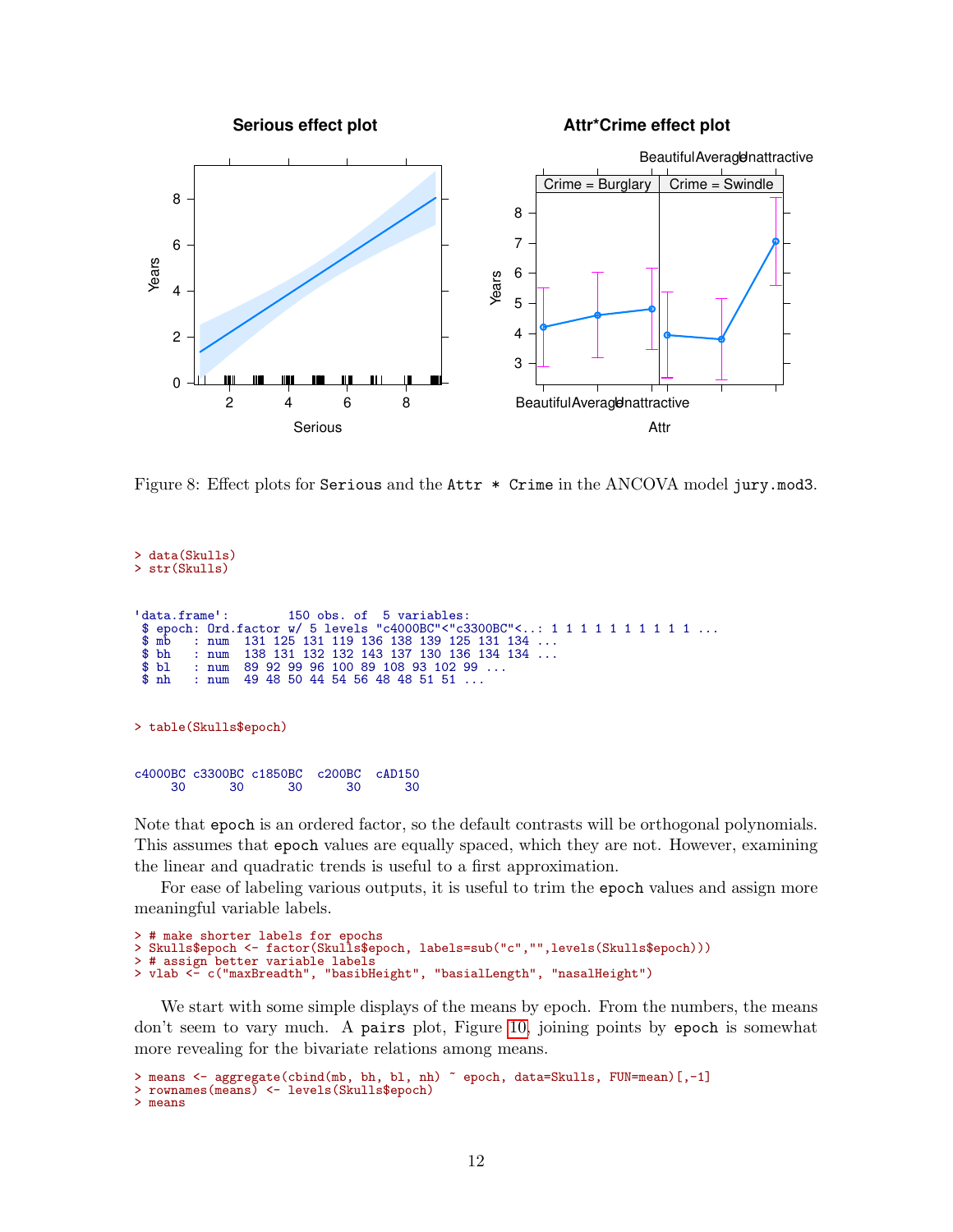

<span id="page-12-0"></span>Figure 9: Diagram of the skull measurements. Maximal breadth and basibregmatic height are the basic measures of "size" of a skull. Basialveolar length and nasal height are important anthropometric measures of "shape".

| mb                    | bh | b1                                 | nh |                                                                             |
|-----------------------|----|------------------------------------|----|-----------------------------------------------------------------------------|
|                       |    | 4000BC 131.37 133.60 99.167 50.533 |    |                                                                             |
|                       |    | 3300BC 132.37 132.70 99.067 50.233 |    |                                                                             |
|                       |    | 1850BC 134.47 133.80 96.033 50.567 |    |                                                                             |
|                       |    | 200BC 135.50 132.30 94.533 51.967  |    |                                                                             |
|                       |    | AD150 136.17 130.33 93.500 51.367  |    |                                                                             |
| > pairs (means, vlab, |    |                                    |    | panel = function(x, y) {<br>text(x, y, levels(Skulls\$epoch))<br>lines(x,y) |

Perhaps better for visualizing the trends over time is a set of boxplots, joining means over epoch. Using bwplot() from the lattice package package requires reshaping the data from wide to long format. The following code produces Figure [11.](#page-14-0)

```
> library(lattice)
> library(reshape2)
> sklong <- melt(Skulls, id="epoch")
> bwplot(value ~ epoch | variable, data=sklong, scales="free",
          ylab="Variable value", xlab="Epoch",
          strip=strip.custom(factor.levels=paste(vlab, " (", levels(sklong$variable), ")", sep="")),
          pane1 = function(x, y, ...) {
                  panel.bwplot(x, y, ...)
                  panel.linejoin(x,y, col="red", ...)
          })
```
Now, fit the MANOVA model, and test the effect of epoch with Manova(). We see that the multivariate means differ substantially.

```
> # fit manova model
 sk.mod <- lm(cbind(mb, bh, bl, nh) ~ epoch, data=Skulls)
> Manova(sk.mod)
Type II MANOVA Tests: Pillai test statistic
       Df test stat approx F num Df den Df Pr(>F)<br>4 0.353 3.51 16 580 4.7e-06
epoch 4 0.353 3.51 16 580 4.7e-06 ***
epocint = 0.000 3.01 10 300 ±.7€ 00 ***<br>——<br>Signif. codes: 0 '***' 0.001 '**' 0.01 '*' 0.05 '.' 0.1 ' ' 1
```
Perhaps of greater interest are the more focused tests of trends over time. These are based on tests of the coefficients in the model sk.mod being jointly equal to zero, for subsets of the (polynomial) contrasts in epoch.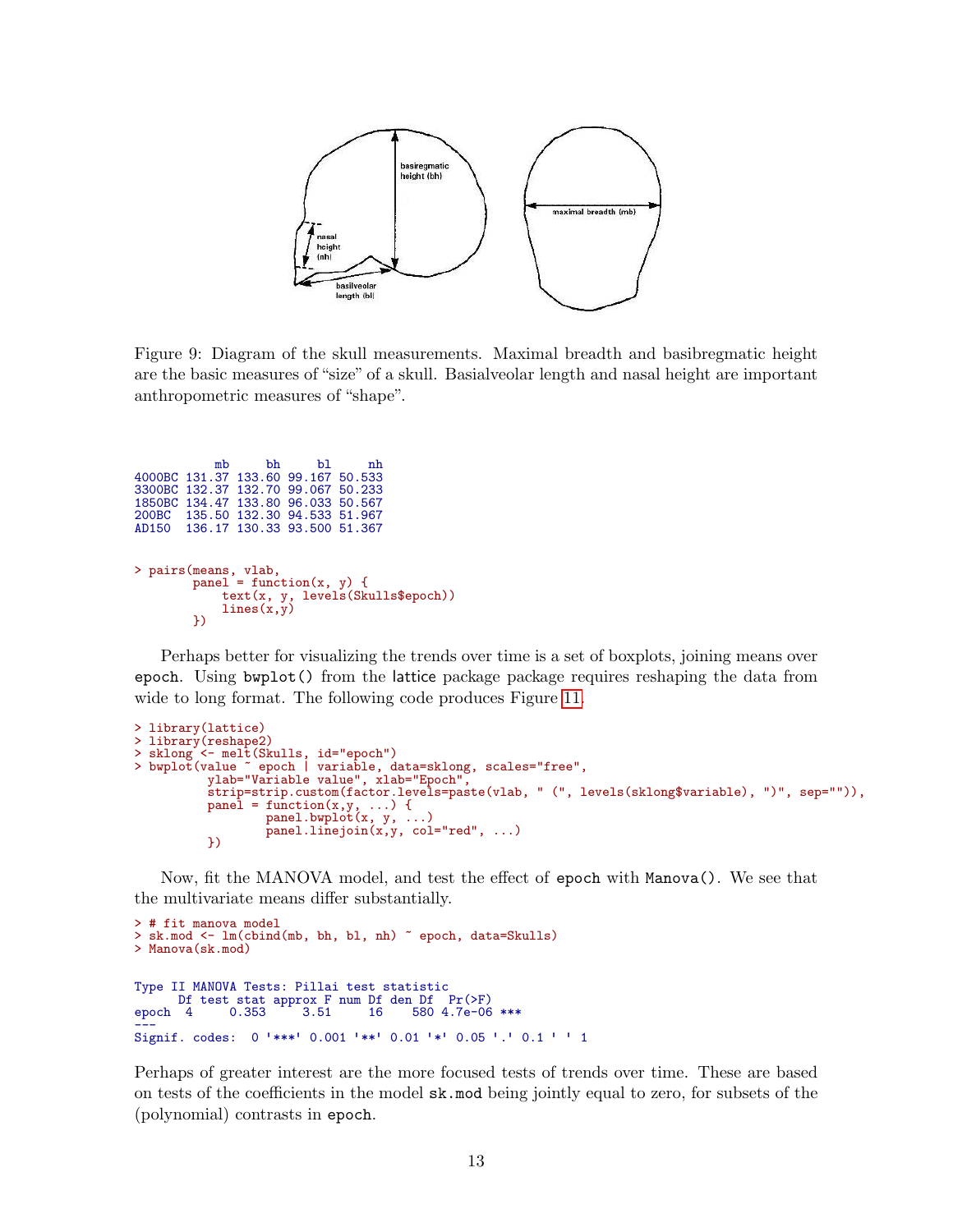

<span id="page-13-0"></span>Figure 10: Pairs plot of means of Skulls data, by epoch

> coef(sk.mod)

|                                                    | mb         | bh | ЪT                                     | nh |
|----------------------------------------------------|------------|----|----------------------------------------|----|
| (Intercept) 133.97333 132.54667 96.460000 50.93333 |            |    |                                        |    |
| epoch.L                                            |            |    | $4.02663 - 2.19251 - 5.017481$ 1.07517 |    |
| epoch. Q                                           |            |    | $-0.46325 -1.26504 -0.089087 0.12472$  |    |
| epoch.C                                            | $-0.46380$ |    | $-0.78003$ 1.075174 $-0.83273$         |    |
| epoch <sup>2</sup> 4                               | 0.34263    |    | $0.80479 - 0.661360 - 0.41833$         |    |

We use linearHypothesis() for a multivariate test of the epoch.L linear effect. The linear trend is highly significant. It is not obvious from Figure [10](#page-13-0) that maximal breadth and nasal are increasing over time, while the other two measurements have negative slopes.

```
> coef(sk.mod)["epoch.L",]
```
mb bh bl nh 4.0266 -2.1925 -5.0175 1.0752

> print(linearHypothesis(sk.mod, "epoch.L"), SSP=FALSE) # linear component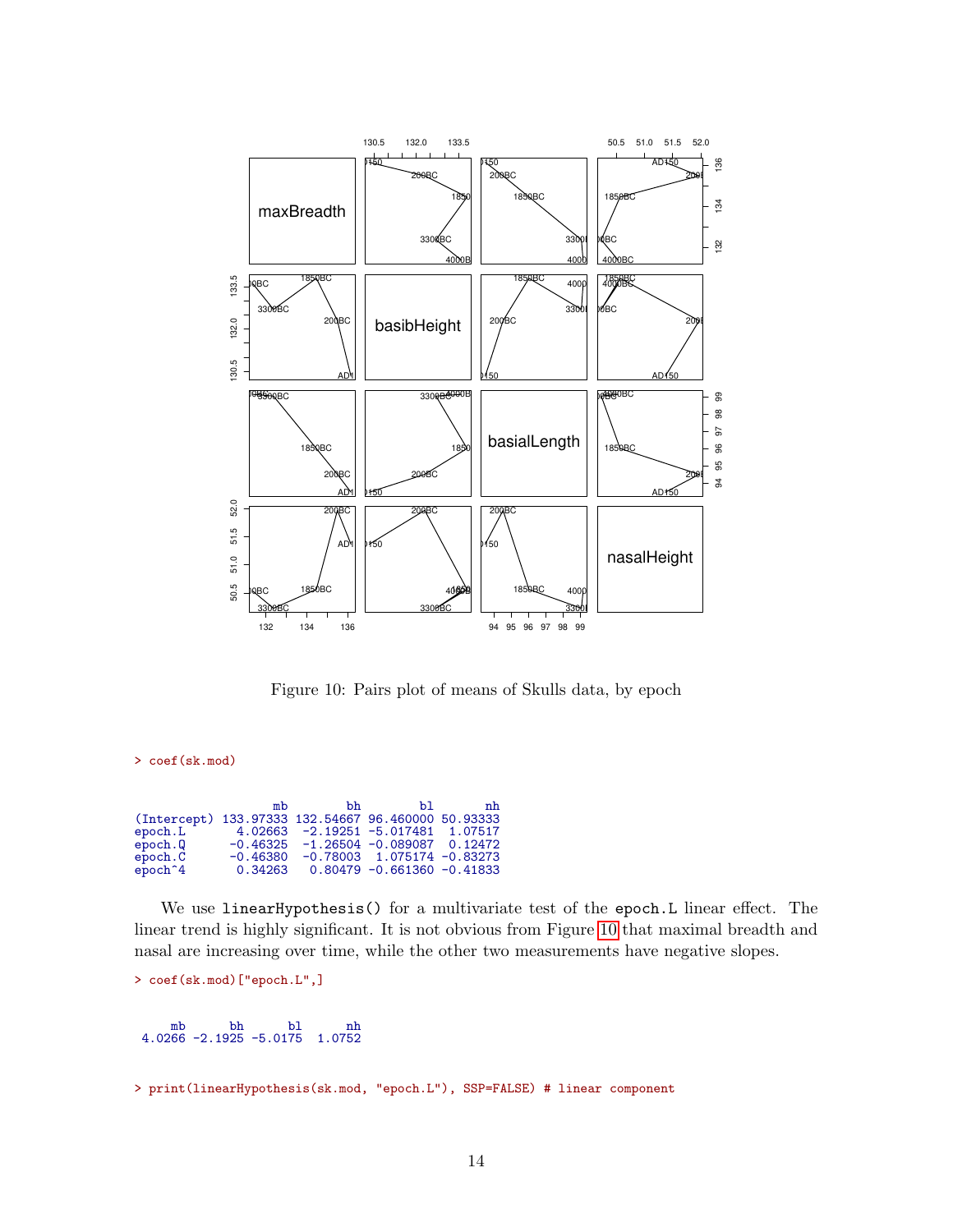

<span id="page-14-0"></span>Figure 11: Boxplots of Skulls data, by epoch, for each variable

| Multivariate Tests:                                           |              |                                                 |                |                |                     |  |
|---------------------------------------------------------------|--------------|-------------------------------------------------|----------------|----------------|---------------------|--|
|                                                               |              | Df test stat approx F num Df den Df $Pr(\ge F)$ |                |                |                     |  |
| Pillai                                                        |              | 1 0.29138 14.597                                |                |                | 4 142 5.195e-10 *** |  |
| Wilks                                                         | $\mathbf{1}$ |                                                 | 0.70862 14.597 | $\sim$ 4       | 142 5.195e-10 ***   |  |
| Hotelling-Lawley 1 0.41119 14.597                             |              |                                                 |                | $\overline{4}$ | $142 5.195e-10$ *** |  |
| Roy                                                           |              |                                                 | 0.41119 14.597 | $\overline{4}$ | 142 5.195e-10 ***   |  |
| Signif. codes: 0 '***' 0.001 '**' 0.01 '*' 0.05 '.' 0.1 ' ' 1 |              |                                                 |                |                |                     |  |

linearHypothesis() can also be used to test composite hypotheses. Here we test all nonlinear coefficients jointly. The result indicates that, collectively, all non-linear terms are not significantly different from zero.

> print(linearHypothesis(sk.mod, c("epoch.Q", "epoch.C", "epoch^4")), SSP=FALSE)

#### Multivariate Tests:

|                                    | Df test stat approx F num Df den Df $Pr(\ge F)$ |  |                  |  |
|------------------------------------|-------------------------------------------------|--|------------------|--|
| Pillai                             | 3 0.06819 0.83726                               |  | 12 432,00 0.6119 |  |
| Wilks                              | 3 0.93296 0.83263                               |  | 12 375.99 0.6167 |  |
| Hotelling-Lawley 3 0.07063 0.82791 |                                                 |  | 12 422,00 0.6216 |  |
| Roy                                | 3 0.04519 1.62676                               |  | 4 144,00 0.1707  |  |

Again, HE plots can show the patterns of these tests of multivariate hypotheses. With four response variables, it is easiest to look at all pairwise HE plots with the pairs.mlm()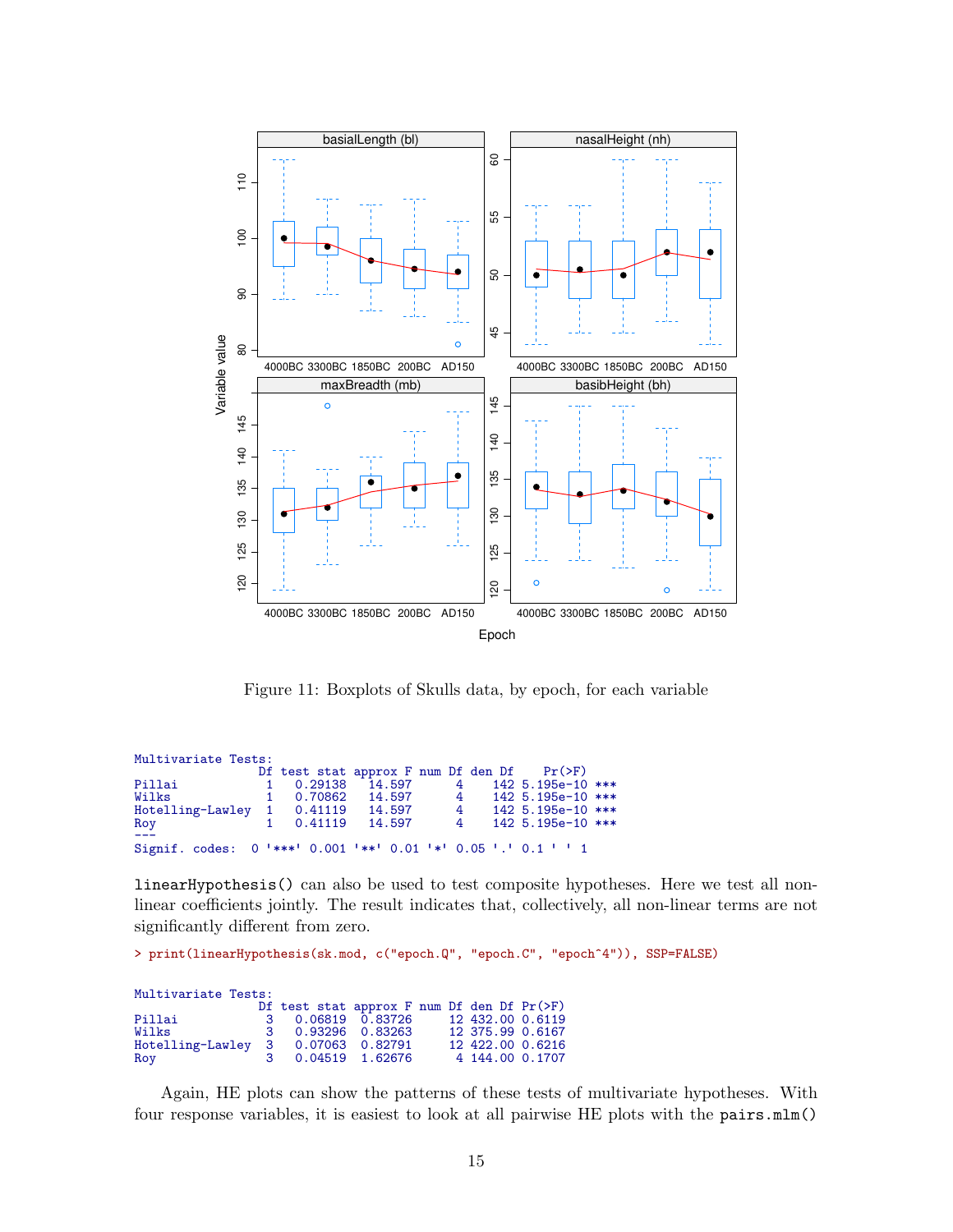function. The statement below produces Figure [12.](#page-15-0) In this plot, we show the hypothesis ellipsoids for the overall effect of epoch, as well as those for the tests just shown for the linear trend component epoch.L as well as the joint test of all non-linear terms.

```
> pairs(sk.mod, variables = c(1, 4, 2, 3), hypotheses = list(Lin = "epoch.L",
      NonLin = c("epoch.Q", "epoch.C", "epoch^4")), var.labels = vlab[c(1,
     4, 2, 3)])
```


<span id="page-15-0"></span>Figure 12: Pairs HE plot of Skulls data, showing multivariate tests of epoch, as well as tests of linear and nonlinear trends.

These plots have an interesting geometric interpretation: the  $H$  ellipses for the overall effect of epoch are representations of the additive decomposition of this effect into  $H$  ellipses for the linear and nonlinear linear hypothesis tests according to

$$
\boldsymbol{H}_{\text{epoch}} = \boldsymbol{H}_{\text{linear}} + \boldsymbol{H}_{\text{nonlinear}}
$$

where the linear term has rank 1 (and so plots as a line), while the nonlinear term has rank 3. In each panel, it can be seen that the large direction of the  $H_{\text{epoch}}$  leading to significance of this effect corresponds essentially to the linear contrast.  $H_{\text{nonlinear}}$  is the orthogonal complement of  $H_{\text{linear}}$  in the space of  $H_{\text{epoch}}$ , but nowhere does it protrude beyond the boundary of the E ellipsoid.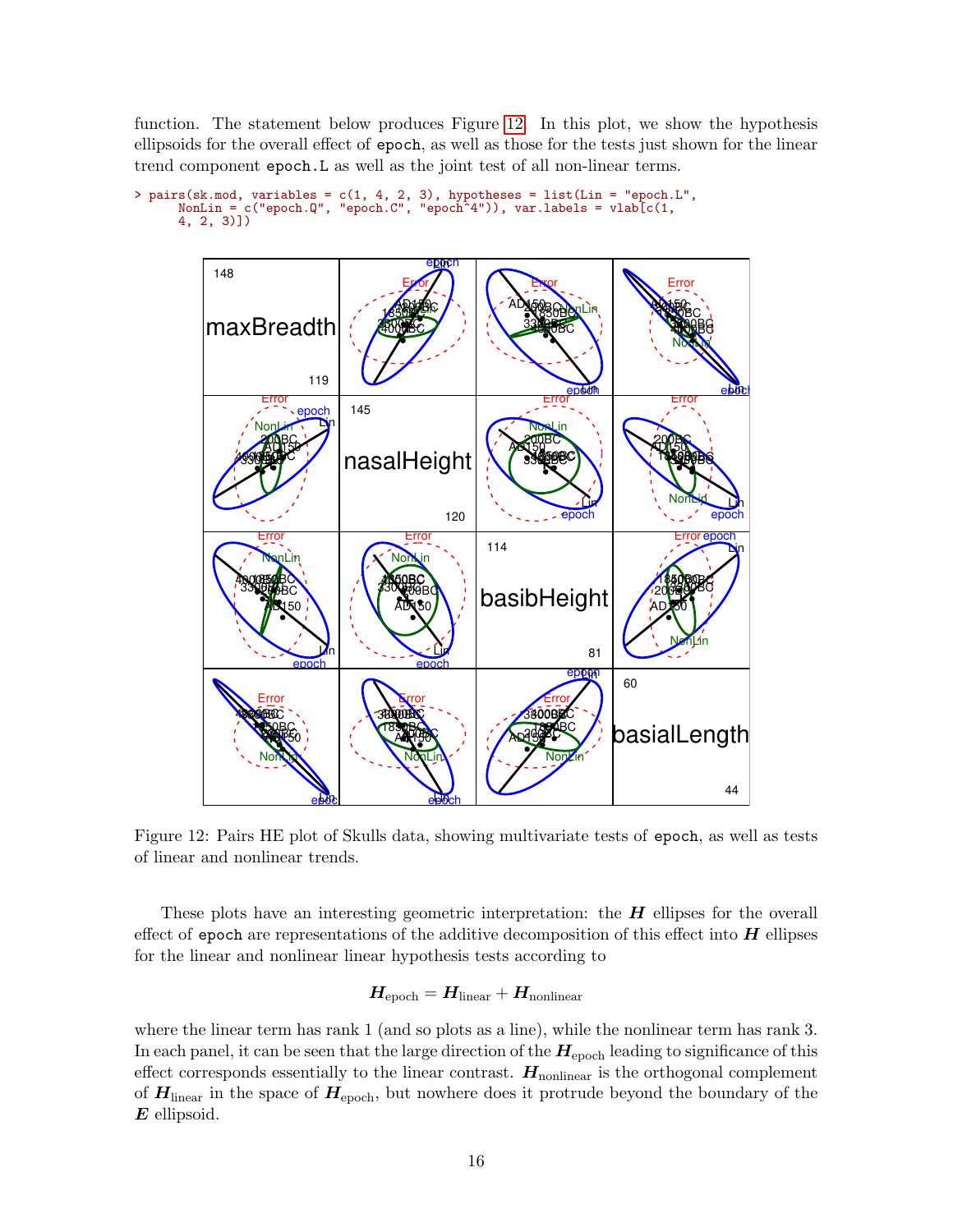These relations can be seen somewhat more easily in 3D, as produced using heplot3d() by the following statement. The resulting plot is better viewed interactively in R and is not reproduced here. It would be seen there that the ellipsoid for the nonlinear terms is nearly flat in one direction, corresponding to the panel for (mb, hb) in Figure [12.](#page-15-0)

```
> heplot3d(sk.mod, hypotheses=list(Lin="epoch.L", Quad="epoch.Q",
                              NonLin=c("epoch.Q", "epoch.C", "epoch^4")),
         col=c("pink", "blue"))
```
Finally, a simpler view of these effects can be shown in the canonical space corresponding to the canonical discriminant analysis for epoch. The computations are performed by candisc() which returns a class "candisc" object.

```
> library(candisc)
> sk.can <- candisc(sk.mod)
> sk.can
Canonical Discriminant Analysis for epoch:
  CanRsq Eigenvalue Difference Percent Cumulative
1 0.29829 0.42510 0.386 88.227 88.2
2 0.03754 0.03900 0.386 8.094 96.3
3 0.01546 0.01570 0.386 3.259 99.6
4 0.00202
Test of H0: The canonical correlations in the
current row and all that follow are zero
  LR test stat approx F numDF denDF Pr(> F)<br>0.664 3.90 16 434 7e-07
1 0.664 3.90 16 434 7e-07 ***<br>2 0.946 0.90 9 348 0.53
2 0.946 0.90 9 348 0.53
3 0.983 0.64 4 288 0.64
4 0.998 0.29 1 145 0.59
---
Signif. codes: 0 ✬***✬ 0.001 ✬**✬ 0.01 ✬*✬ 0.05 ✬.✬ 0.1 ✬ ✬ 1
```
The output above shows that, although  $H_{\text{epoch}}$  is of rank 4, two dimensions account for 96% of the between-epoch variation. By the likelihood ratio test, only the canonical correlation for the first dimension can be considered non-zero.

The canonical HE plot is produced by plotting the sk.can object, giving Figure [13.](#page-17-1)

```
> heplot(sk.can, prefix="Canonical dimension")
```
In this plot, the first canonical dimension (88%) essentially corresponds to the ordered values of epoch, from right to left. The variable vectors for maximum breadth (mb), basialiveolar length (bl) and nasal height (nh) are largely aligned with this dimension, indicating that they distinguish the groups of skulls according to time. The lengths of these vectors indicates their relative contribution to discrimination among the group means. Only the variable vector for basibregmatic height (bh) points in the direction of the second canonical dimension, corresponding to higher means in the middle of the range of epochs. We leave it to forensic anthropologists to determine if this has any meaning.

# <span id="page-16-0"></span>2 Multivariate Multiple Regression Designs

The ideas behind HE plots extend naturally to multivariate multiple regression (MMRA) and multivariate analysis of covariance (MANCOVA). In MMRA, the  $\boldsymbol{X}$  matrix contains only quantitative predictors, while in MANCOVA designs, there is a mixture of factors and quantitative predictors (covariates).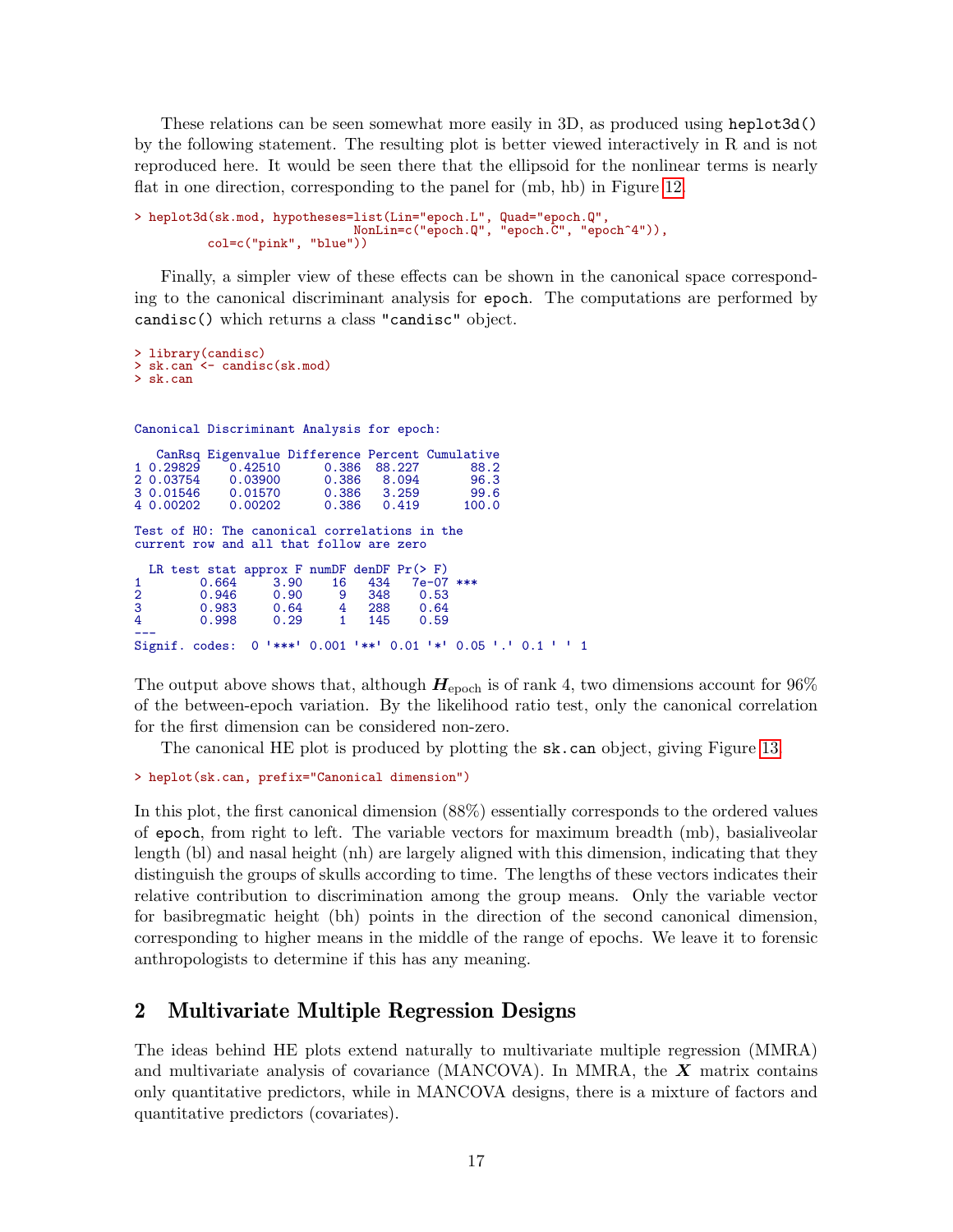

<span id="page-17-1"></span>Figure 13: Canonical discriminant HE plot of the Skulls data

In the MANCOVA case, there is often a subtle difference in emphasis: true MANCOVA analyses focus on the differences among groups defined by the factors, adjusting for (or controlling for) the quantitative covariates. Analyses concerned with homogeneity of regression focus on quantitative predictors and attempt to test whether the regression relations are the same for all groups defined by the factors.

### <span id="page-17-0"></span>2.1 Rohwer data

To illustrate the homogeneity of regression flavor, we use data from a study by Rohwer (given in Timm, 1975: Ex. 4.3, 4.7, and 4.23) on kindergarten children, designed to determine how well a set of paired-associate (PA) tasks predicted performance on the Peabody Picture Vocabulary test (PPVT), a student achievement test (SAT), and the Raven Progressive matrices test (Raven). The PA tasks varied in how the stimuli were presented, and are called named  $(n)$ , still  $(s)$ , named still  $(ns)$ , named action  $(na)$ , and sentence still  $(ss)$ .

Two groups were tested: a group of  $n = 37$  children from a low socioeconomic status (SES) school, and a group of  $n = 32$  high SES children from an upper-class, white residential school. The data are in the data frame Rohwer in the heplots package:

> some(Rohwer,n=6)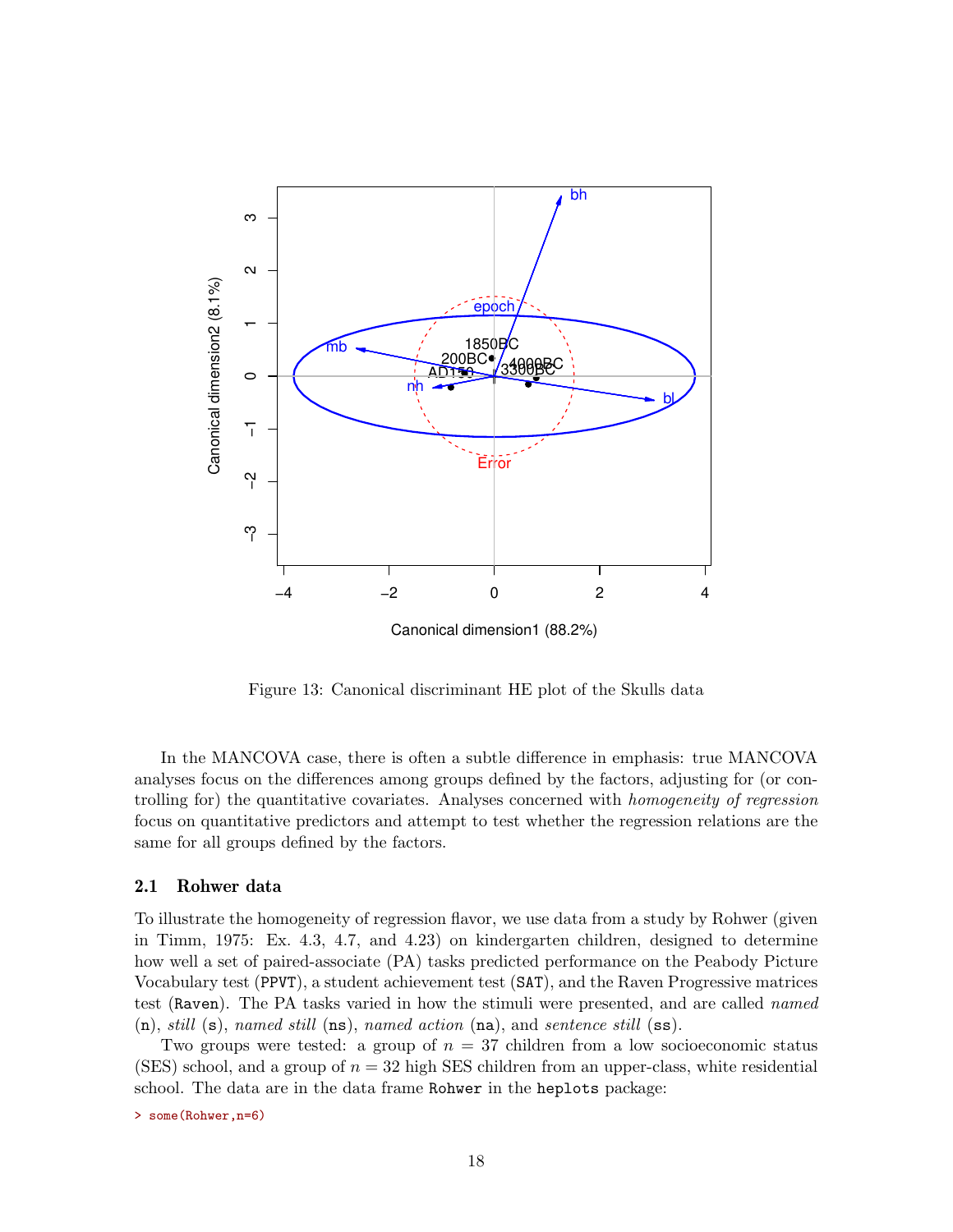| 18 |  |                                        |             |  |                                                                                                                                                                                     |
|----|--|----------------------------------------|-------------|--|-------------------------------------------------------------------------------------------------------------------------------------------------------------------------------------|
| 37 |  |                                        |             |  |                                                                                                                                                                                     |
|    |  |                                        |             |  |                                                                                                                                                                                     |
|    |  |                                        |             |  |                                                                                                                                                                                     |
|    |  | 1 Lo 45 54<br>1 Lo 79 54<br>2 Hi 24 68 | 2 Hi 88 105 |  | group SES SAT PPVT Raven n s ns na ss<br>14 1 Lo 30 55 13 2 1 12 20 17<br>17 1 Lo 19 66 13 7 12 21 35 27<br>10 0 6 6 14 16<br>14 0 6 6 15 14<br>15 0 10 8 21 22<br>21 2 11 10 26 22 |

At one extreme, we might be tempted to fit separate regression models for each of the High and Low SES groups. This approach is not recommended because it lacks power and does not allow hypotheses about equality of slopes and intercepts to be tested directly.

```
> rohwer.ses1 <- lm(cbind(SAT, PPVT, Raven) ~ n + s + ns + na + ss, data=Rohwer, subset=SES=="Hi")
> Anova(rohwer.ses1)
```
Type II MANOVA Tests: Pillai test statistic Df test stat approx F num Df den Df Pr(>F)<br>1 0.202 2.02 3 24 0.1376 n 1 0.202 2.02 3 24 0.1376<br>s 1 0.310 3.59 3 24 0.0284 s 1 0.310 3.59 3 24 0.0284 \* ns 1 0.358 4.46 3 24 0.0126 \* na 1 0.465 6.96 3 24 0.0016 \*\*<br>ss 1 0.089 0.78 3 24 0.5173 24 0.5173 --- Signif. codes: 0 ✬\*\*\*✬ 0.001 ✬\*\*✬ 0.01 ✬\*✬ 0.05 ✬.✬ 0.1 ✬ ✬ <sup>1</sup> > rohwer.ses2 <- lm(cbind(SAT, PPVT, Raven) ~ n + s + ns + na + ss, data=Rohwer, subset=SES=="Lo") > Anova(rohwer.ses2) Type II MANOVA Tests: Pillai test statistic Df test stat approx F num Df den Df Pr(>F)<br>1 0.0384 0.39 3 29 0.764<br>1 0.1118 1.22 3 29 0.321 n 1 0.0384 0.39 3 29 0.764<br>s 1 0.1118 1.22 3 29 0.321 s 1 0.1118 1.22 3 29 0.321  $\begin{array}{cccccc} 1 & 0.2252 & 2.81 & 3 & 29 & 0.057 \\ 1 & 0.2675 & 3.53 & 3 & 29 & 0.027 \end{array}$ na 1 0.2675 3.53 3 29 0.027<br>ss 1 0.1390 1.56 3 29 0.220 0.1390

This allows separate slopes and intercepts for each of the two groups, but it is difficult to compare the coefficients numerically.

> coef(rohwer.ses1)

|  | PPVT Raven                                                                                                                                                                                                          |
|--|---------------------------------------------------------------------------------------------------------------------------------------------------------------------------------------------------------------------|
|  |                                                                                                                                                                                                                     |
|  |                                                                                                                                                                                                                     |
|  |                                                                                                                                                                                                                     |
|  |                                                                                                                                                                                                                     |
|  |                                                                                                                                                                                                                     |
|  |                                                                                                                                                                                                                     |
|  | <b>SAT</b><br>(Intercept) -28.46747 39.697090 13.243836<br>3.25713 0.067283 0.059347<br>2.99658 0.369984 0.492444<br>$-5.85906 -0.374380 -0.164022$<br>5.66622 1.523009 0.118980<br>$-0.62265$ 0.410157 $-0.121156$ |

--- Signif. codes: 0 ✬\*\*\*✬ 0.001 ✬\*\*✬ 0.01 ✬\*✬ 0.05 ✬.✬ 0.1 ✬ ✬ <sup>1</sup>

> coef(rohwer.ses2)

|             | SAT | <b>PPVT</b>                     | Raven |
|-------------|-----|---------------------------------|-------|
| (Intercept) |     | 4.151060 33.005769 11.173378    |       |
| n           |     | $-0.608872 -0.080567 0.210995$  |       |
| s           |     | $-0.050156 - 0.721050 0.064567$ |       |
| ns          |     | $-1.732395 -0.298303 0.213584$  |       |
| na          |     | 0.494565 1.470418 -0.037318     |       |
| SS          |     | 2.247721 0.323965 -0.052143     |       |

Nevertheless, we can visualize the results with HE plots, and here we make use of the fact that several HE plots can be overlaid using the option add=TRUE as shown in Figure [14.](#page-19-0)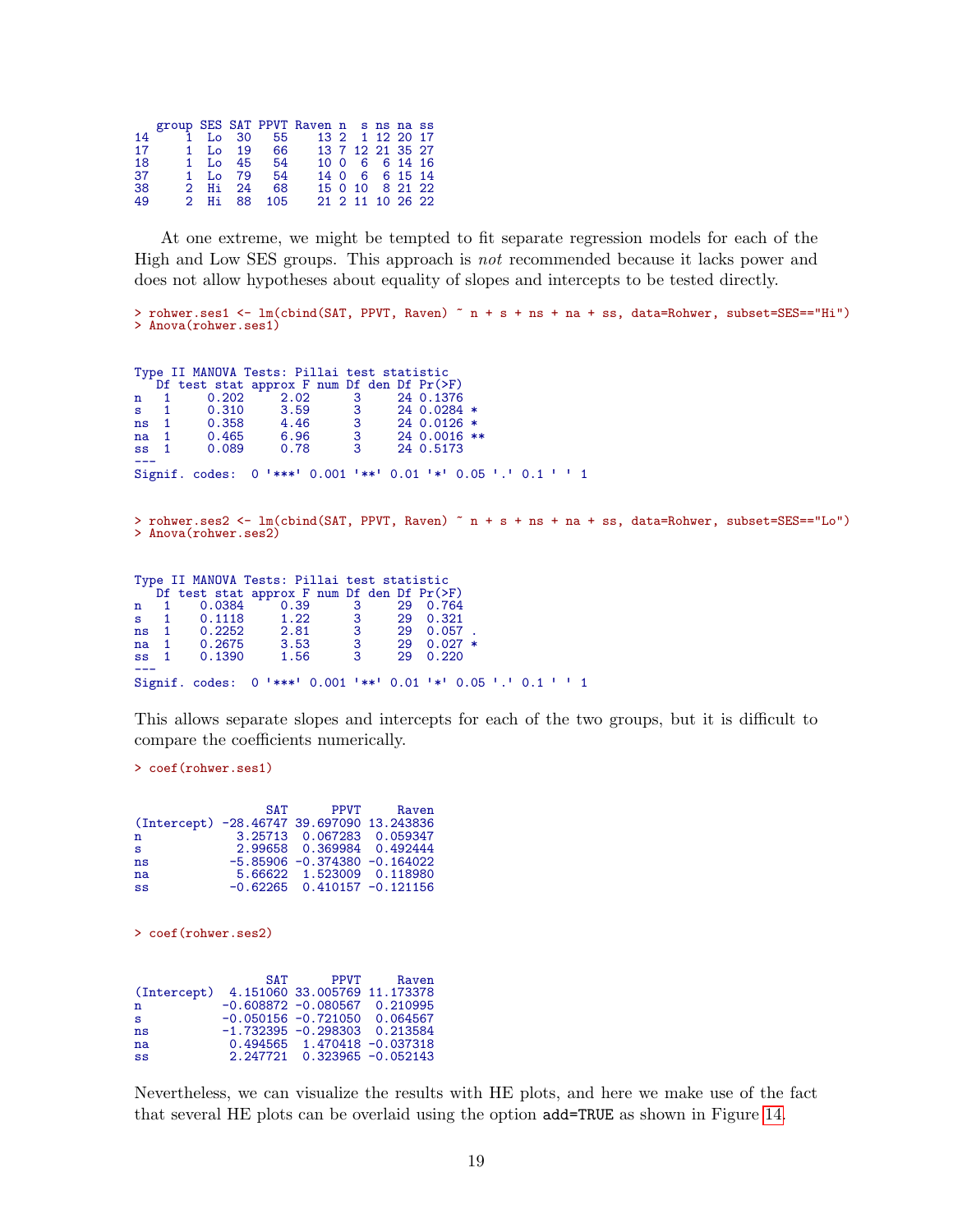

<span id="page-19-0"></span>Figure 14: HE plot for SAT and PPVT, showing the effects for the PA predictors for the High and Low SES groups separately

```
> heplot(rohwer.ses1, ylim=c(40,110),col=c("red", "black"), lwd=2, cex=1.2)
> heplot(rohwer.ses2, add=TRUE, col=c("blue", "black"), grand.mean=TRUE, error.ellipse=TRUE, lwd=2, cex=1.2)
> means <- aggregate(cbind(SAT,PPVT)~SES, data=Rohwer, mean)
```

```
> text(means[,2], means[,3], labels=means[,1], pos=3, cex=2, col=c("red", "blue"))
```
We can readily see the difference in means for the two SES groups (High greater on both variables) and it also appears that the slopes of the predictor ellipses are shallower for the High than the Low group, indicating greater relation with the SAT score.

Alternatively (and optimistically), we can fit a MANCOVA model that allows different means for the two SES groups on the responses, but constrains the slopes for the PA covariates to be equal.

```
> # MANCOVA, assuming equal slopes
 rohwer.mod \leq lm(cbind(SAT, PPVT, Raven) \degree SES + n + s + ns + na + ss,
                       data=Rohwer)
> Anova(rohwer.mod)
Type II MANOVA Tests: Pillai test statistic<br>Df test stat approx F num Df den Df Pr(>F)
        test stat approx F num Df den Df<br>0.379 12.18 3 60SES 1 0.379 12.18 3 60 2.5e-06 ***<br>n 1 0.040 0.84 3 60 0.4773
n 1 0.040 0.84 3 60 0.4773<br>s 1 0.093 2.04 3 60 0.1173
s 1 0.093 2.04 3 60 0.1173<br>ns 1 0.193 4.78 3 60 0.0047
ns 1 0.193 4.78 3 60 0.0047 **
      \begin{array}{cccccc} 1 & 0.231 & 6.02 & 3 & 60 & 0.0012 \\ 1 & 0.050 & 1.05 & 3 & 60 & 0.3770 \end{array}ss 1 0.050 1.05 3 60 0.3770
---
Signif. codes: 0 ✬***✬ 0.001 ✬**✬ 0.01 ✬*✬ 0.05 ✬.✬ 0.1 ✬ ✬ 1
```
Note that, although the multivariate tests for two of the covariates (ns and na) are highly significant, univariate multiple regression tests for the separate responses [from summary(rohwer.mod)] are relatively weak. We can also test the global 5 df hypothesis,  $B = 0$ , that all covariates have null effects for all responses as a linear hypothesis (suppressing display of the error and hypothesis SSP matrices),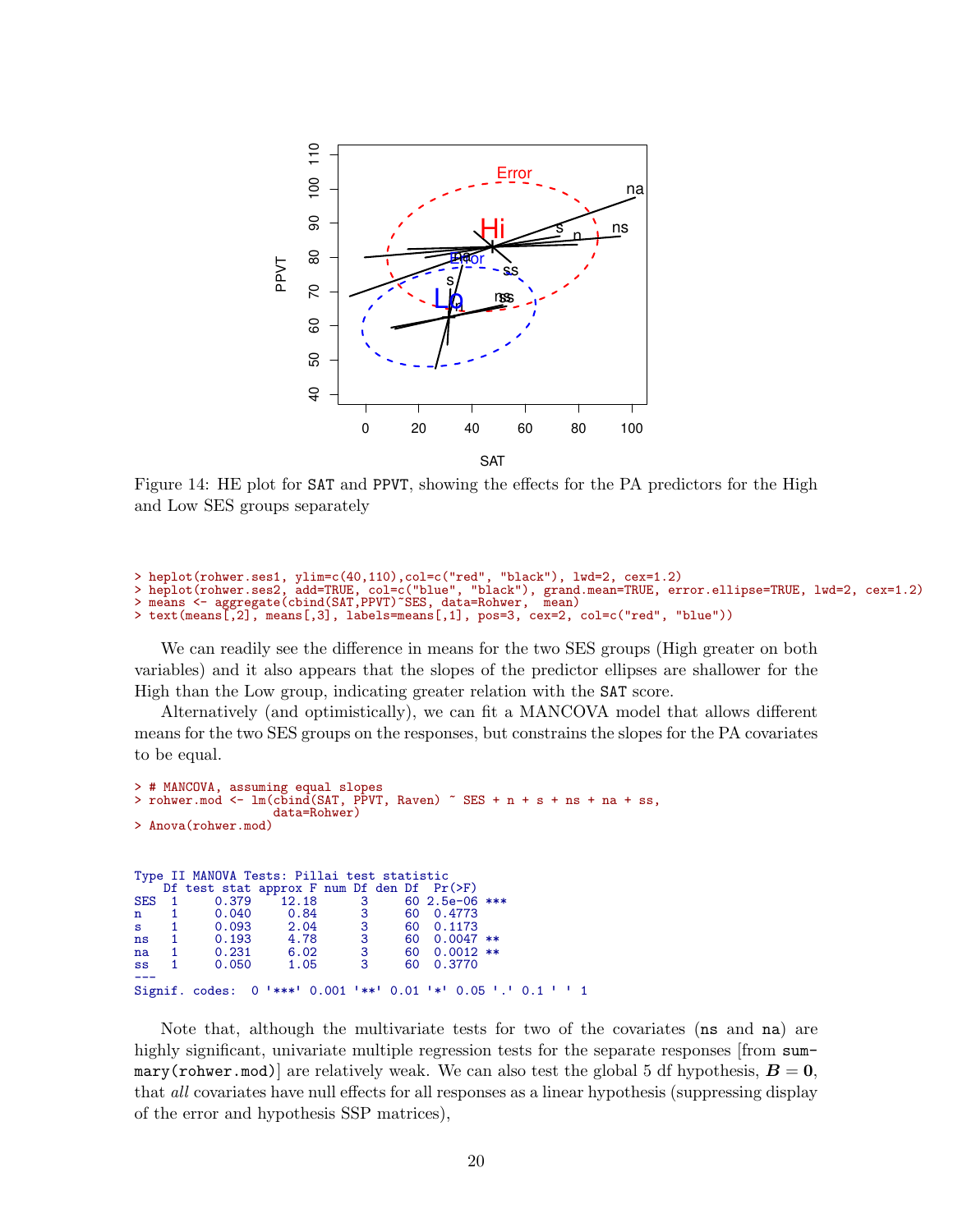[1] "n" "s" "ns" "na" "ss" > Regr<-linearHypothesis(rohwer.mod, covariates) > print(Regr, digits=5, SSP=FALSE)

> (covariates <- rownames(coef(rohwer.mod))[-(1:2)])

| Multivariate Tests:                                           |                                                 |  |                         |  |
|---------------------------------------------------------------|-------------------------------------------------|--|-------------------------|--|
|                                                               | Df test stat approx F num Df den Df $Pr(\ge F)$ |  |                         |  |
| Pillai                                                        | 5   0.66579   3.5369                            |  | 15 186.00 2.309e-05 *** |  |
| Wilks                                                         | 5 0.44179 3.8118                                |  | 15 166.03 8.275e-06 *** |  |
| Hotelling-Lawley 5 1.03094 4.0321                             |                                                 |  | 15 176.00 2.787e-06 *** |  |
| Roy                                                           | 5 0.75745 9.3924                                |  | 5 62.00 1.062e-06 ***   |  |
|                                                               |                                                 |  |                         |  |
| Signif. codes: 0 '***' 0.001 '**' 0.01 '*' 0.05 '.' 0.1 ' ' 1 |                                                 |  |                         |  |

Then 2D views of the additive MANCOVA model rohwer.mod and the overall test for all covariates are produced as follows, giving the plots in Figure [15.](#page-20-0)

```
> colors <- c("red", "blue", rep("black",5), "#969696")
> heplot(rohwer.mod, col=colors,<br>hypotheses=list("Regr" =
                                     c("n", "s", "ns", "na", "ss")),
         cex=1.5, lwd=c(2, rep(3,5), 4),
         main="(SAT, PPVT, Raven) ~ SES + n + s + ns + na + ss")
```

```
> heplot(rohwer.mod, col=colors, variables=c(1,3),
           hypotheses=list("Regr" = c("n", "s", "ns", "na", "ss")),
          rypotheses-1150, cos-160, cos-160, cos-161, cos-161, cos-161, sin =" (SAT, PPVT, Raven) \degree SES
                                                SES + n + s + ns + na + ss"
```


<span id="page-20-0"></span>Figure 15: HE plot for SAT and PPVT (left) and for SAT and Raven (right) using the MAN-COVA model

The positive orientation of the Regr ellipses shows that the predicted values for all three responses are positively correlated (more so for SAT and PPVT). As well, the High SES group is higher on all responses than the Low SES group.

Alternatively, all pairwise plots among these responses could be drawn using the pairs function (figure not shown),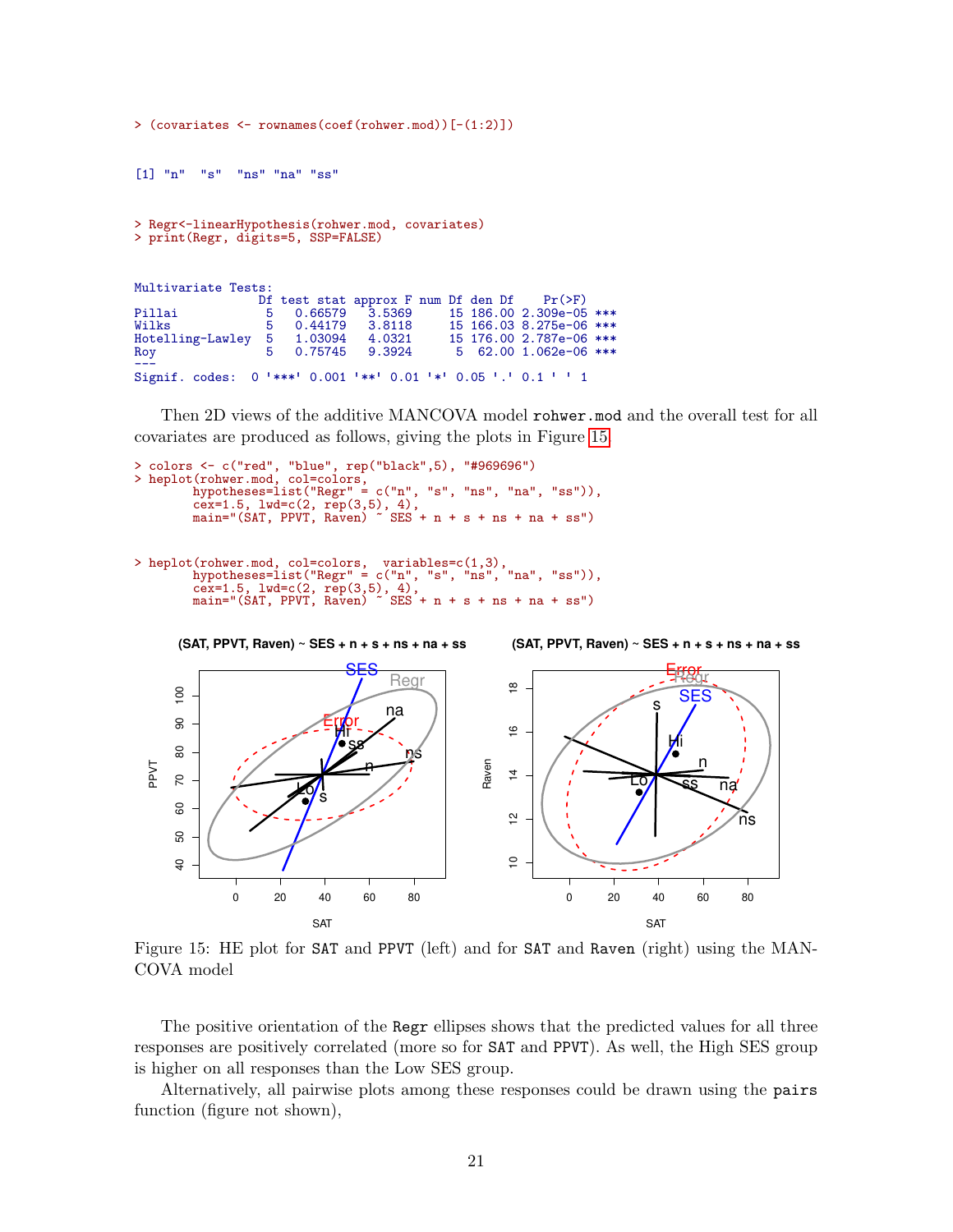```
> pairs(rohwer.mod, col=colors,
        hypotheses=list("Regr" = c("n", "s", "ns", "na", "ss")),
       cex=1.3, 1wd=c(2, rep(3,5), 4)
```
or as a 3D plot, using heplot3d() as shown in Figure [16.](#page-21-0)

```
> colors <- c("pink", "blue", rep("black",5), "#969696")
> if(requireNamespace("rgl")){
 heplot3d(rohwer.mod, col=colors,
         hypotheses=list("Regr" = c("n", "s", "ns", "na", "ss")))
 }
```


<span id="page-21-0"></span>Figure 16: 3D HE plot for the MANCOVA model fit to the Rohwer data

The MANCOVA model, rohwer.mod, has relatively simple interpretations (large effect of SES, with ns and na as the major predictors) but the test of relies on the assumption of homogeneity of slopes for the predictors. We can test this as follows, adding interactions of SES with each of the covariates:

```
> rohwer.mod2 <- lm(cbind(SAT, PPUT, Raven) \tilde{E} SES * (n + s + ns + na + ss),
                        data=Rohwer)
> Anova(rohwer.mod2)
Type II MANOVA Tests: Pillai test statistic
         Df test stat approx F num Df den Df Pr(>F)
SES 1 0.391 11.78 3 55 4.5e-06 ***<br>n 1 0.079 1.57 3 55 0.20638
n 1 0.079 1.57 3 55 0.20638<br>s 1 0.125 2.62 3 55 0.05952
s 1 0.125 2.62 3 55 0.05952<br>ns 1 0.254 6.25 3 55 0.00100
ns 1 0.254 6.25 3 55 0.00100 ***<br>na 1 0.307 8.11 3 55 0.00015 ***
na 1 0.307 8.11 3 55 0.00015 ***<br>ss 1 0.060 1.17 3 55 0.32813
ss 1 0.060 1.17 3 55 0.32813
SES:n 1 0.072 1.43 3 55 0.24417<br>SES:s 1 0.099 2.02 3 55 0.12117<br>SES:ns 1 0.118 2.44 3 55 0.07383
SES:s 1 0.099 2.02 3 55 0.12117<br>SES:ns 1 0.118 2.44 3 55 0.07383
SES:ns 1 0.118 2.44 3 55 0.07383.<br>SES:na 1 0.148 3.18 3 55 0.03081 *
SES:na 1 0.148 3.18 3 55 0.03081<br>SES:ss 1 0.057 1.12 3 55 0.35094
                                                55 0.35094
---
Signif. codes: 0 ✬***✬ 0.001 ✬**✬ 0.01 ✬*✬ 0.05 ✬.✬ 0.1 ✬ ✬ 1
```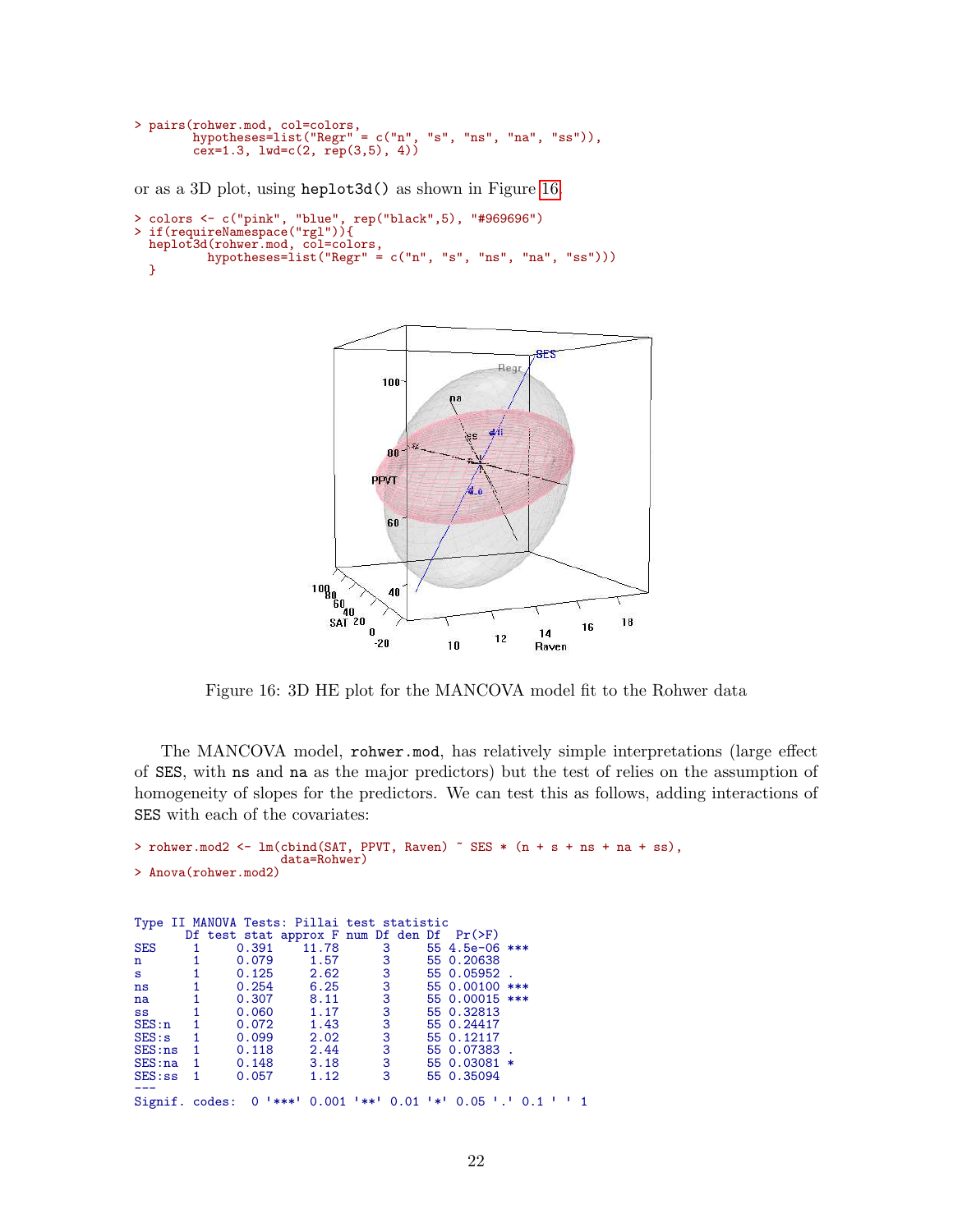It appears from the above that there is only weak evidence of unequal slopes from the separate SES: terms. The evidence for heterogeneity is stronger, however, when these terms are tested collectively using the linearHypothesis() function:

```
> (coefs <- rownames(coef(rohwer.mod2)))
 [1] "(Intercept)" "SESLo" "n" "s" "ns"
                      [6] "na" "ss" "SESLo:n" "SESLo:s" "SESLo:ns"
[11] "SESLo:na"
> print(linearHypothesis(rohwer.mod2, coefs[grep(":", coefs)]), SSP=FALSE)
Multivariate Tests:<br>Df
                    0f test stat approx F num Df den Df Pr(>F)<br>5 0.41794 1.8452 15 171.00 0.032086
Pillai 5 0.41794 1.8452 15 171.00 0.032086 *
Wilks 5 0.62358 1.8936 15 152.23 0.027695 *<br>Hotelling-Lawley 5 0.53865 1.9272 15 161.00 0.023962 *
                     \begin{array}{cccc} 5 & 0.53865 & 1.9272 & 15 & 161.00 & 0.023962 * \\ 5 & 0.38465 & 4.3850 & 5 & 57.00 & 0.001905 * \end{array}Roy 5 0.38465 4.3850 5 57.00 0.001905 **
---
Signif. codes: 0 ✬***✬ 0.001 ✬**✬ 0.01 ✬*✬ 0.05 ✬.✬ 0.1 ✬ ✬ 1
```
This model (rohwer.mod2) is similar in spirit to the two models (rohwer.ses1 and ro-hwer.ses2) fit for the two SES groups separately and show in Figure [14,](#page-19-0) except that model rohwer.mod2 assumes a common within-groups error covariance matrix and allows overall tests.

To illustrate model rohwer.mod2, we construct an HE plot for SAT and PPVT shown in Figure [17.](#page-23-0) To simplify this display, we show the hypothesis ellipses for the overall effects of the PA tests in the baseline high-SES group, and a single combined ellipse for all the SESLo: interaction terms that we tested previously, representing differences in slopes between the low and high-SES groups.

Because SES is "treatment-coded" in this model, the ellipse for each covariate represents the hypothesis that the slopes for that covariate are zero in the high-SES baseline category. With this parameterization, the ellipse for Slopes represents the joint hypothesis that slopes for the covariates do not differ in the low-SES group.

```
> colors <- c("red", "blue", rep("black",5), "#969696")
> heplot(rohwer.mod2, col=c(colors, "brown"),
        terms=c("SES", "n", "s", "ns", "na", "ss"),
        hypotheses=list("Regr" = c("n", "s", "ns", "na", "ss"),
                        "Slopes" = coefs[grep(":", coefs)]))
```
Comparing Figure [17](#page-23-0) for the heterogeneous slopes model with Figure [15](#page-20-0) (left) for the homogeneous slopes model, it can be seen that most of the covariates have ellipses of similar size and orientation, reflecting similar evidence against the respective null hypotheses, as does the effect of SES, showing the greater performance of the high-SES group on all response measures. Somewhat more subtle, the error ellipse is noticeably smaller in Figure [17,](#page-23-0) reflecting the additional variation accounted for by differences in slopes.

# <span id="page-22-0"></span>2.2 Recovery from hernia repair

This example uses the Hernior data, comprising data on measures of post-operative recovery of 32 patients undergoing an elective herniorrhaphy operation, in relation to pre-operative measures.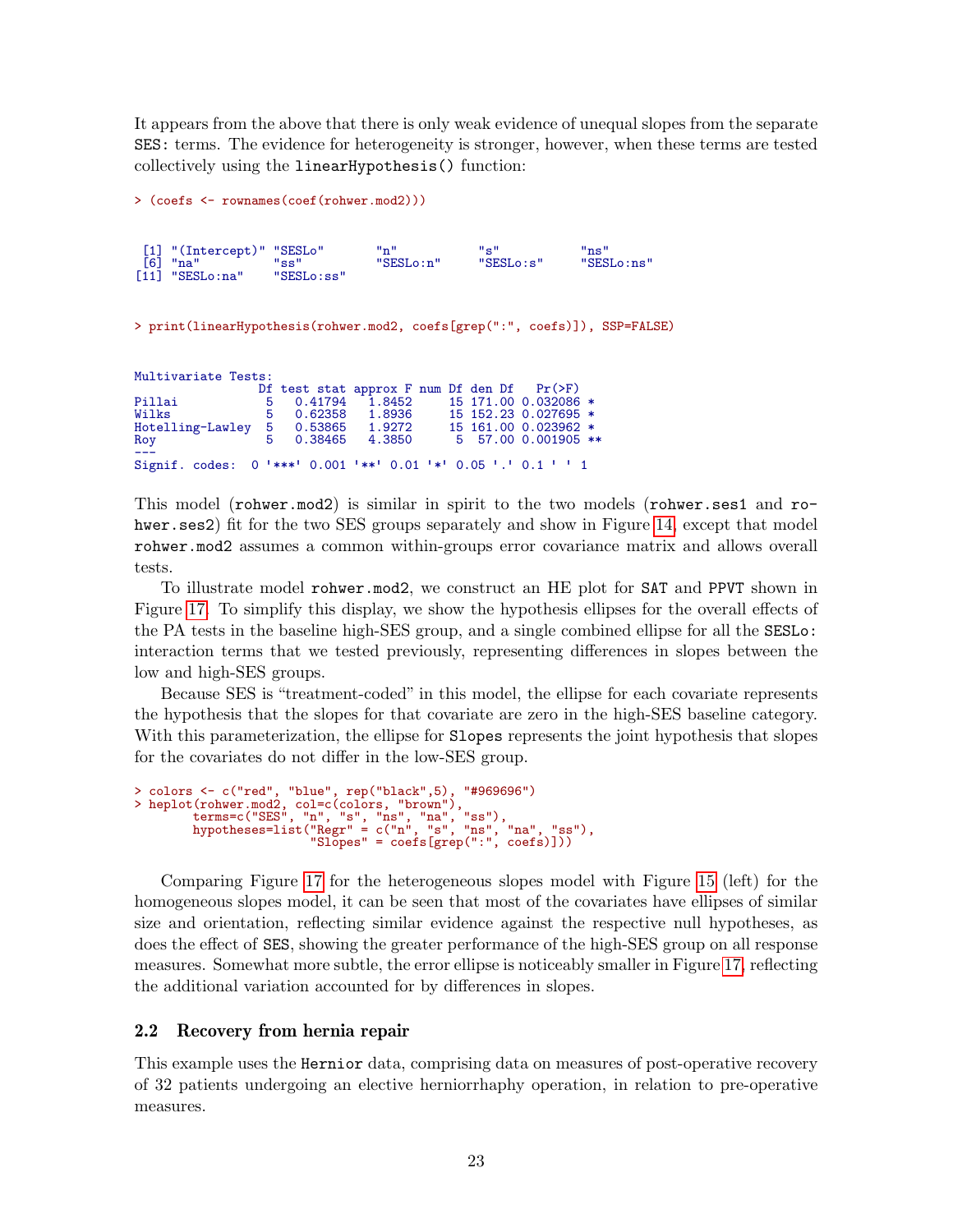

<span id="page-23-0"></span>Figure 17: HE plot for **SAT** and **PPVT**, fitting the model **rohwer** mod2 that allows unequal slopes for the covariates.

The response measures are the patient's condition upon leaving the recovery room (leave, a 1-4 scale, 1=best), level of nursing required one week after operation (nurse, a 1-5 scale, 1=worst) and length of stay in hospital after operation (los, in days)

The predictor variables are patient age, sex, physical status (pstat, a 1-5 scale, with 1=perfect health, 5=very poor health), body build (build, a 1-5 scale, with 1=emaciated, . . . , 5=obese), and preoperative complications with (cardiac) heart and respiration (resp).

We begin with a model fitting all predictors. Note that the ordinal predictors,  $pstat$ , build, cardiac and resp could arguably be treated as factors, rather than linear, regression terms. We ignore this possibility in this example.

```
> Hern.mod <- lm(cbind(leave, nurse, los) ~ age + sex + pstat + build + cardiac + resp,
              data=Hernior)
> Anova(Hern.mod)
Type II MANOVA Tests: Pillai test statistic
      Df test stat approx F num Df den Df Pr(>F)
age 1 0.143 1.27 3 23 0.307
sex 1 0.026 0.21 3 23 0.892
pstat 1 0.333 3.84 3 23 0.023 *
build 1 0.257 2.65 3 23 0.073 .
cardiac 1 0.228 2.26 3 23 0.108
resp 1 0.248 2.53 3 23 0.082 .
resp 1<br>---<br>Signif. codes:
             0 *** 0.001 *** 0.01 ** 0.05 .005 .1 0.1 * 1
```
The results of the multivariate tests above are somewhat disappointing. Only the physical status predictor (pstat) appears to be significant at conventional levels.

The univariate models for each response are implicit in the MLM Hern.mod. These can be printed using summary(), or we can use summary() to extract certain statistics for each univariate response model, as we do here.

```
> Hern.summary <- summary(Hern.mod)
```
> unlist(lapply(Hern.summary, function(x) x\$r.squared))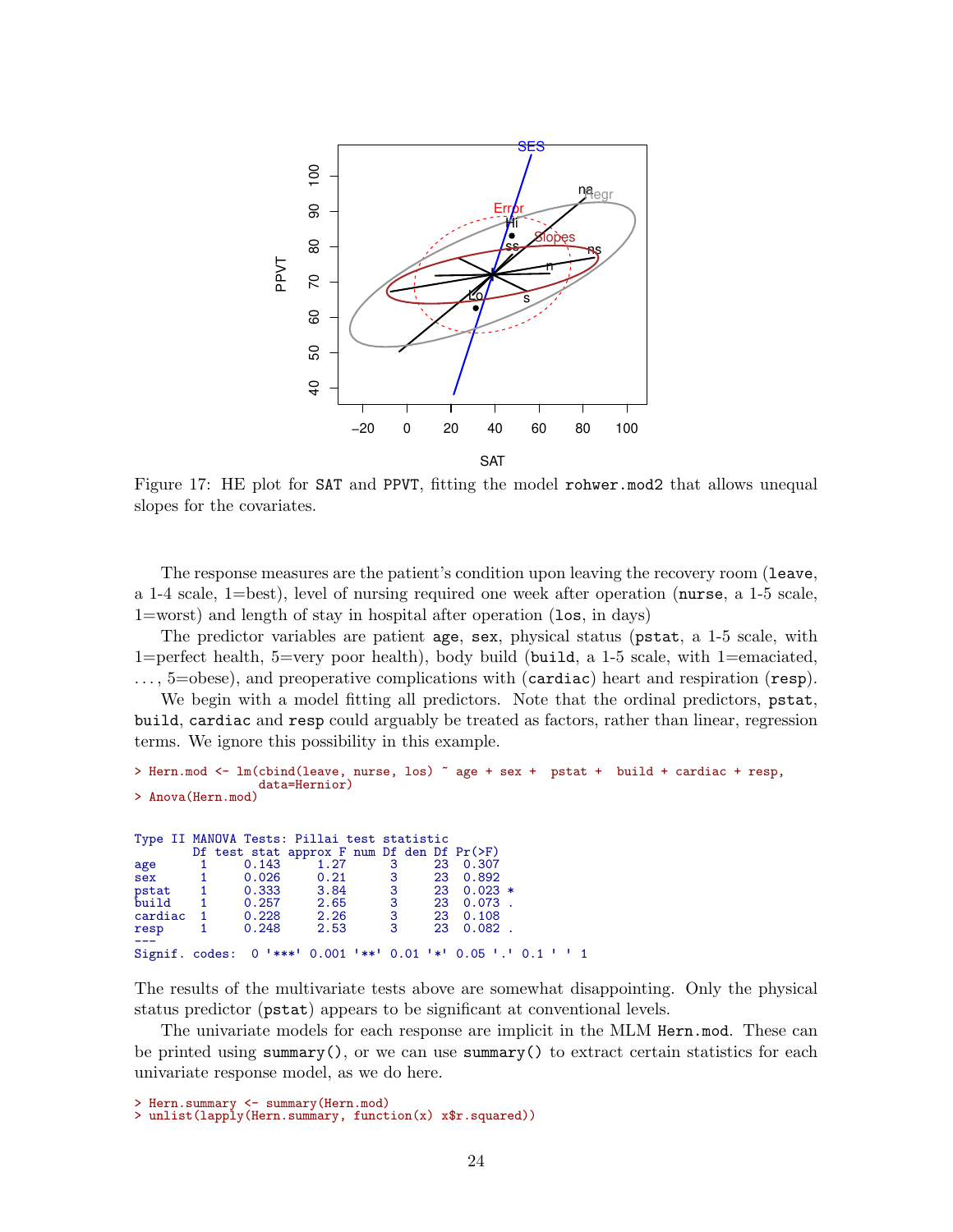Response leave Response nurse Response los 0.24740

The univariate tests for predictors in each of these models (not shown here) are hard to interpret, and largely show only significant effects for the leave variable. Yet, the  $R^2$  values for the other responses are slightly promising. We proceed to an overall test of  $\mathbf{B} = 0$  for all predictors.

```
> # test overall regression
> Regr <- linearHypothesis(Hern.mod, c("age", "sexm", "pstat", "build", "cardiac", "resp"))
> print(Regr, digits=5, SSP=FALSE)
Multivariate Tests:
                  Df test stat approx F num Df den Df Pr(>F)<br>6 1.10198 2.4192 18 75.000 0.0041356
Pillai 6 1.10198 2.4192 18 75.000 0.0041356 **
Wilks 6 0.21734 2.6046 18 65.539 0.0025239 **<br>Hotelling-Lawley 6 2.26797 2.7300 18 65.000 0.0016285 **
                    6 2.26797 2.7300 18 65.000 0.0016285 **<br>6 1.55434 6.4764 6 25.000 0.0003232 **
Roy 6 1.55434 6.4764 6 25.000 0.0003232 ***
.ωσ.<br>---<br>Signif. codes: 0 '***' 0.001 '**' 0.01 '*' 0.05 '.' 0.1 '' 1
> clr <- c("red", "darkgray", "blue", "darkgreen", "magenta", "brown", "black")
> vlab <- c("LeaveCondition\n(leave)", "NursingCare\n(nurse)", "LengthOfStay\n(los)")
> hyp <- list("Regr" = c("age", "sexm", "pstat", "build", "cardiac", "resp"))
> pairs(Hern.mod, hypotheses=hyp, col=clr, var.labels=vlab)
```
A pairs() plot for the MLM gives the set of plots shown in Figure [18](#page-25-1) helps to interpret the relations among the predictors which lead to the highly significant overall test. Among the predictors, age and sex have small and insignificant effects on the outcome measures jointly. The other predictors all contribute to the overall test of  $\mathbf{B} = 0$ , though in different ways for the various responses. For example, in the panel for (leave, los) in Figure [18,](#page-25-1) it can be seen that while only pstat individually is outside the  $E$  ellipse, build and resp contribute to the overall test in an opposite direction.

In this multivariate regression example, all of the terms in the model Hern.mod have 1 df, and so plot as lines in HE plots. An alternative view of these effects can be seen in canonical discriminant space, which, for each predictor shows the scores on the linear combination of the responses that contributes most to the multivariate test of that effect, together with the weights for the responses. We use candiscList() to calculate the canonical analyses for all terms in Hern.mod.

```
> Hern.canL <- candiscList(Hern.mod)
```
1D canonical discriminant plots for all terms can be obtained interactively with a menu, simply by plotting the Hern.canL object.

```
> plot(Hern.canL)
```
Plots for separate terms are produced by the lines below, and shown in Figure [19](#page-26-0) and Figure [20.](#page-26-1)

```
> plot(Hern.canL, term="pstat")
> plot(Hern.canL, term="build")
> plot(Hern.canL, term="age")
> plot(Hern.canL, term="cardiac")
```
In these plots, the canonical scores panel shows the linear combinations of the response variables which have the largest possible  $R^2$ . Better outcomes correspond to numerically smaller canonical scores. The arrows in the structure panel are proportional to the canonical weights.

These plots provide simple interpretations of the results for the canonical combinations of the responses. Better physical status, smaller body build, lower age and absence of cardiac complications are all positively related to better outcomes.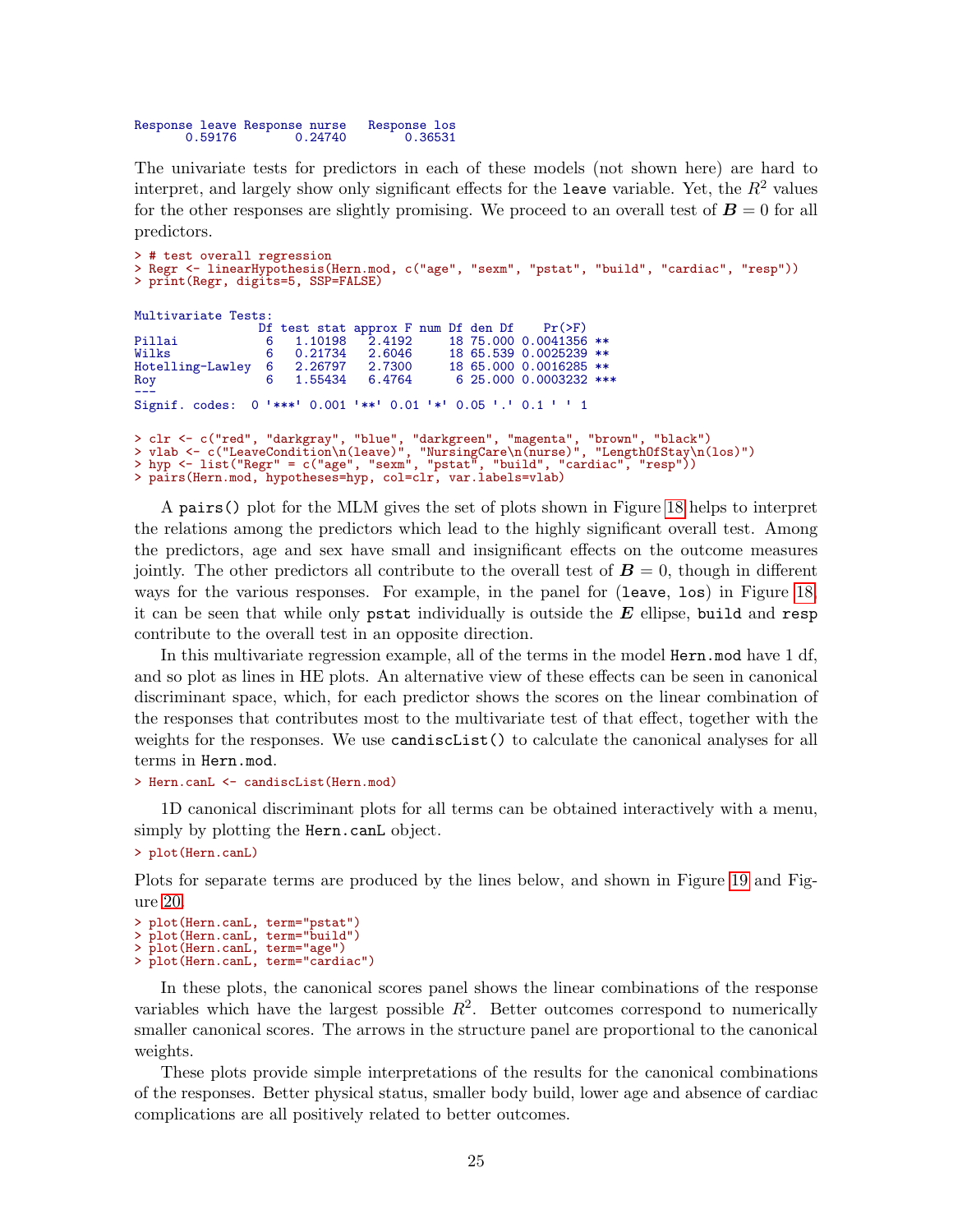

<span id="page-25-1"></span>Figure 18: HE pairs plot for Hernior data

## <span id="page-25-0"></span>2.3 Grades in a Sociology Course

The data set SocGrades contains four outcome measures on student performance in an introductory sociology course together with six potential predictors. These data were used by Marascuilo and Levin (1983) for an example of canonical correlation analysis, but are also suitable as examples of multivariate multiple regression, MANOVA, MANCOVA and step-down analysis in multivariate linear models.

The outcome measures used here are three test scores during the course, midterm1, midterm[2](#page-25-2), final, and a course evaluation (eval).<sup>2</sup> Predictor variables are student's social class (class, an ordered factor with levels  $1 > 2 > 3$ ) sex, grade point average (gpa), College Board test scores (boards), previous high school unit in sociology? (hssoc: no, yes), and score on a course pretest (pretest).

The basic MLM is fit below as grades.mod.

```
> data(SocGrades)
 grades.mod <- lm(cbind(midterm1, midterm2, final, eval) ~
```
<span id="page-25-2"></span><sup>&</sup>lt;sup>2</sup>It is arguable that the students' course evaluation should not be considered a response variable here. It could be used as a predictor in a follow-up, step-down analysis, which would address the separate question of whether the effects on exam grades remain, when eval is controlled for.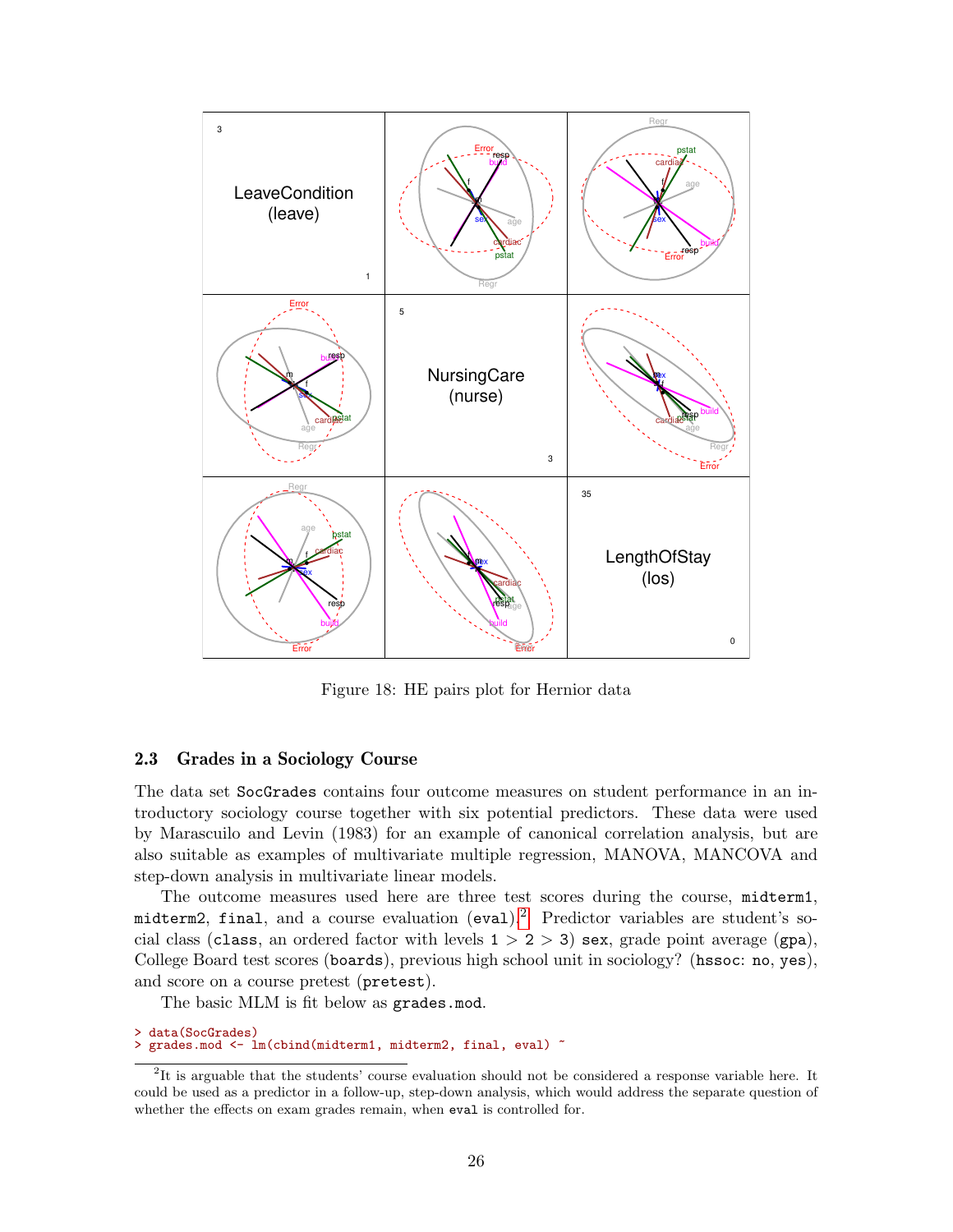

<span id="page-26-0"></span>Figure 19: 1D Canonical discriminant plots for pstat and build. The canonical scores are such that better outcomes are associated with smaller scores.



<span id="page-26-1"></span>Figure 20: 1D Canonical discriminant plots for age and cardiac.

class + sex + gpa + boards + hssoc + pretest, data=SocGrades) > Anova(grades.mod, test="Roy")

| Type II MANOVA Tests: Roy test statistic |              |                                                 |      |                |  |                  |  |  |
|------------------------------------------|--------------|-------------------------------------------------|------|----------------|--|------------------|--|--|
|                                          |              | Df test stat approx F num Df den Df $Pr(\ge F)$ |      |                |  |                  |  |  |
|                                          |              | class 2 1.567 11.75                             |      |                |  | 4 30 7.3e-06 *** |  |  |
| sex                                      |              | 1 0.553                                         | 4.01 | 4              |  | $290.0104*$      |  |  |
| gpa                                      | $\mathbf{1}$ | 1.208                                           | 8.76 | $\overline{4}$ |  | 29 9.2e-05 ***   |  |  |
| boards 1                                 |              | 0.731                                           | 5.30 | $\overline{4}$ |  | 29 0.0025 **     |  |  |
| hssoc                                    | $\sim$ 1     | 0.035                                           | 0.25 | 4              |  | 29 0.9052        |  |  |
| pretest 1                                |              | 0.313                                           | 2.27 | 4              |  | $290.0859$ .     |  |  |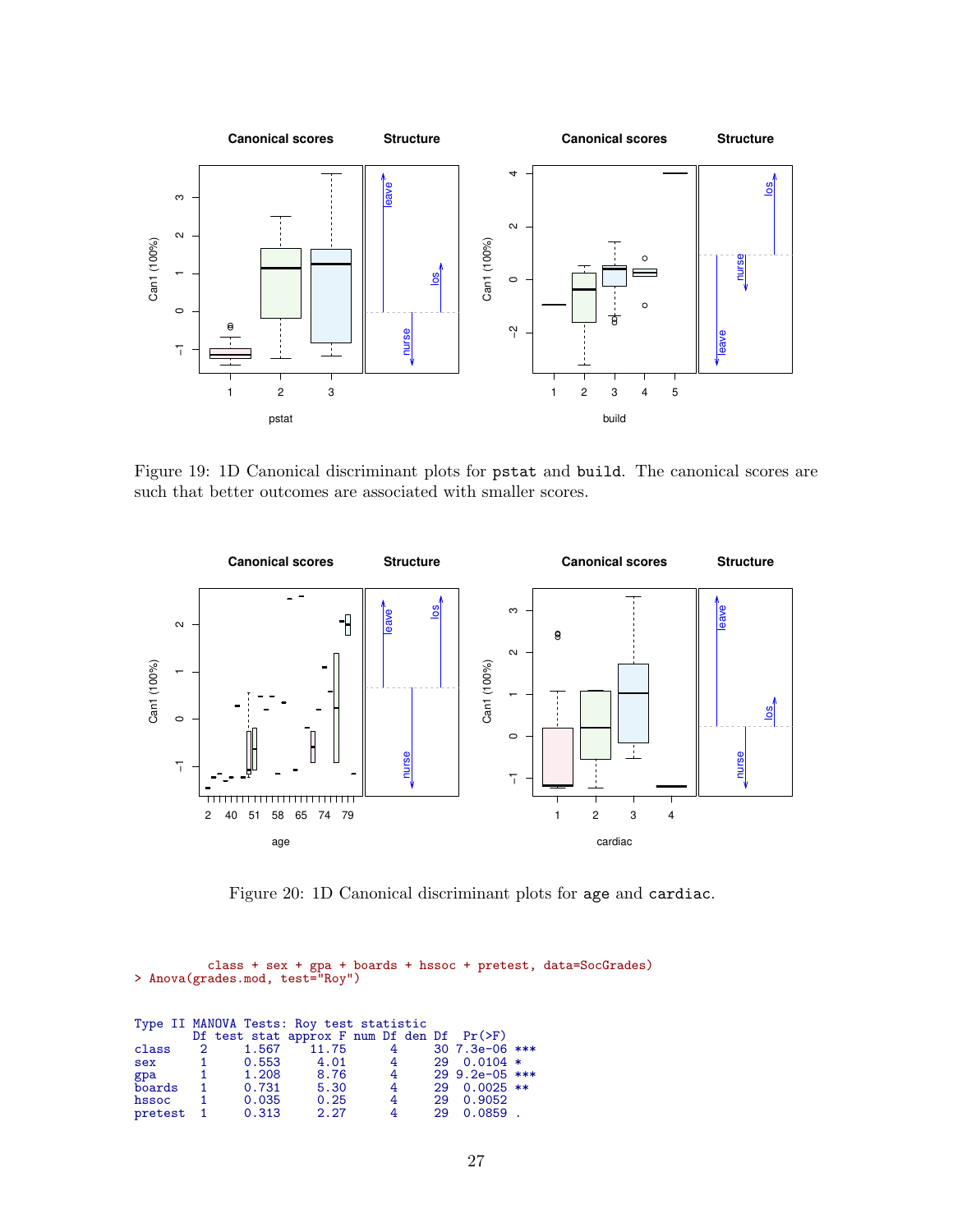---<br>Signif. codes: 0 '\*\*\*' 0.001 '\*\*' 0.01 '\*' 0.05 '.' 0.1 ' ' 1

In both univariate and multivariate response models, it is often useful to screen for higherorder terms (interactions, non-linear predictors). This can most easily be done using update(), as we do below. First, try the extended model with all pairwise interactions of the predictors.

> grades.mod2 <- update(grades.mod, . ~ .^2) > Anova(grades.mod2, test="Roy")

| Type II MANOVA Tests: Roy test statistic |                |               |                                            |     |      |            |        |
|------------------------------------------|----------------|---------------|--------------------------------------------|-----|------|------------|--------|
|                                          |                |               | Df test stat approx F num Df den Df Pr(>F) |     |      |            |        |
| class                                    | 2              | 2.817         | 7.04                                       | 4   |      | 10 0.0058  | $***$  |
| sex                                      |                | 0.487         | 1.09                                       | 4   | 9    | 0.4152     |        |
| gpa                                      |                | 1.998         | 4.49                                       | 4   | 9    | 0.0286     |        |
| boards                                   |                | 2.338         | 5.26                                       | 4   | 9    | 0.0183     | $\ast$ |
| hssoc                                    |                | 0.281         | 0.63                                       | 4   | 9    | 0.6522     |        |
| pretest                                  |                | 0.510         | 1.15                                       | 4   | 9    | 0.3946     |        |
| class:sex                                | $\overline{2}$ | 2.039         | 5.10                                       | 4   | 10   | $0.0168 *$ |        |
| class:gpa                                | $\overline{2}$ | 0.982         | 2.45                                       | 4   | 10   | 0.1137     |        |
| class: boards                            | $\overline{2}$ | 0.522         | 1.31                                       | 4   | 10   | 0.3321     |        |
| class: hssoc                             | $\overline{2}$ | 0.356         | 0.89                                       | 4   | 10   | 0.5041     |        |
| class: pretest                           | $\overline{2}$ | 1.005         | 2.51                                       | 4   | 10   | 0.1082     |        |
| sex:gpa                                  | 1              | 0.269         | 0.60                                       | 4   | 9    | 0.6694     |        |
| sex:boards                               |                | 0.184         | 0.41                                       | 4   | 9    | 0.7944     |        |
| sex: hssoc                               |                | 0.909         | 2.04                                       | 4   | 9    | 0.1714     |        |
| sex:pretest                              |                | 0.885         | 1.99                                       | 4   | 9    | 0.1795     |        |
| gpa: boards                              |                | 0.447         | 1.00                                       | 4   | 9    | 0.4537     |        |
| gpa:hssoc                                |                | 0.596         | 1.34                                       | 4   | 9    | 0.3269     |        |
| gpa: pretest                             |                | 0.472         | 1.06                                       | 4   | 9    | 0.4291     |        |
| boards: hssoc                            |                | 0.353         | 0.80                                       | 4   | 9    | 0.5573     |        |
| boards: pretest                          | 1              | 0.705         | 1.59                                       | 4   | 9    | 0.2593     |        |
| hssoc: pretest                           | 1              | 1.464         | 3.29                                       | 4   | 9    | 0.0635     |        |
| Signif. codes:                           | 0              | ***'<br>0.001 | '**'<br>0.01                               | '*' | 0.05 | 0.1        |        |

In the results above, only the interaction of class: sex is significant, and the main effects of hssoc and pretest remain insignificant. A revised model to explore is grades.mod3,

```
> grades.mod3 <- update(grades.mod, . ~ . + class:sex - hssoc - pretest)
> Anova(grades.mod3, test="Roy")
```

```
Type II MANOVA Tests: Roy test statistic
           Df test stat approx F num Df den Df Pr(>F)<br>2 1.588 11.91 4 30 6.5e-06
class 2 1.588 11.91 4 30 6.5e-06 ***<br>sex 1 0.575 4.17 4 29 0.00864 **
sex 1 0.575 4.17 4 29 0.00864 **
gpa 1 1.434 10.40 4 29 2.4e-05 ***
gpa 1 1.434 10.40 4 29 2.4e-05 ***<br>boards 1 0.895 6.49 4 29 0.00074 ***<br>class:sex 2 0.450 3.38 4 30 0.02143 *
                                                 30 \t0.02143 *
Signif. codes:
                  0 *** 0.001 *** 0.01 ** 0.05 .005 .1 0.1 * 1
```
A pairwise HE plot for all responses (Figure [21\)](#page-28-0) shows that nearly all effects are in the expected directions: higher gpa, boards, class leads to better performance on most outcomes. The interaction of class:sex seems to be confined largely to midterm1.

```
> pairs(grades.mod3)
```
These effects are easier to appreciate for the three exam grades jointly in a 3D HE plot. A snapshot is shown in Figure [22.](#page-29-3)

```
> heplot3d(grades.mod3, wire=FALSE)
```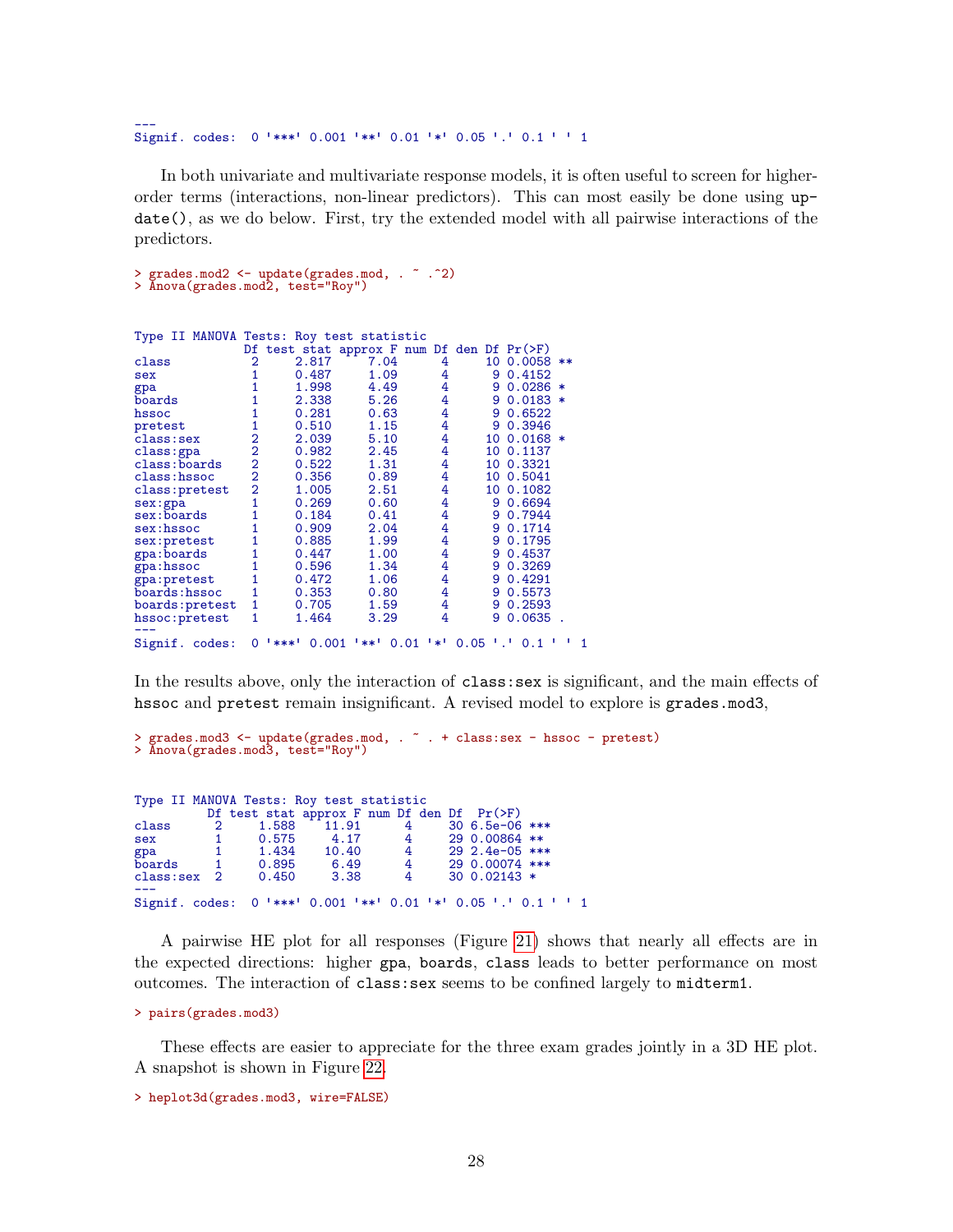

<span id="page-28-0"></span>Figure 21: HE pairs plot for SocGrades

Interactive rotation of this plot shows that the effect of class is only two dimensional, and of these, one is very small. The major axis of the class ellipsoid is aligned with increasing performance on all three grades, with the expected ordering of the three social classes.

The representation of these effects in canonical space is particularly useful here. Again, use candiscList() to compute the canonical decompositions for all terms in the model, and extract the canonical  $R^2$  from the terms in the result.

```
> # calculate canonical results for all terms
> grades.can <- candiscList(grades.mod3)
> # extract canonical R^2s
> unlist(lapply(grades.can, function(x) x$canrsq))
 class1 class2 sex gpa boards class:sex1 class:sex2
                                                    0.310461
```
We use heplot() on the "candiscList" object to show the effects of class in canonical space, giving Figure [23.](#page-30-0)

```
> # plot class effect in canonical space
> op <- par(xpd=TRUE)
> heplot(grades.can, term="class", scale=4, fill=TRUE, var.col="black", var.lwd=2)
  par(op)
```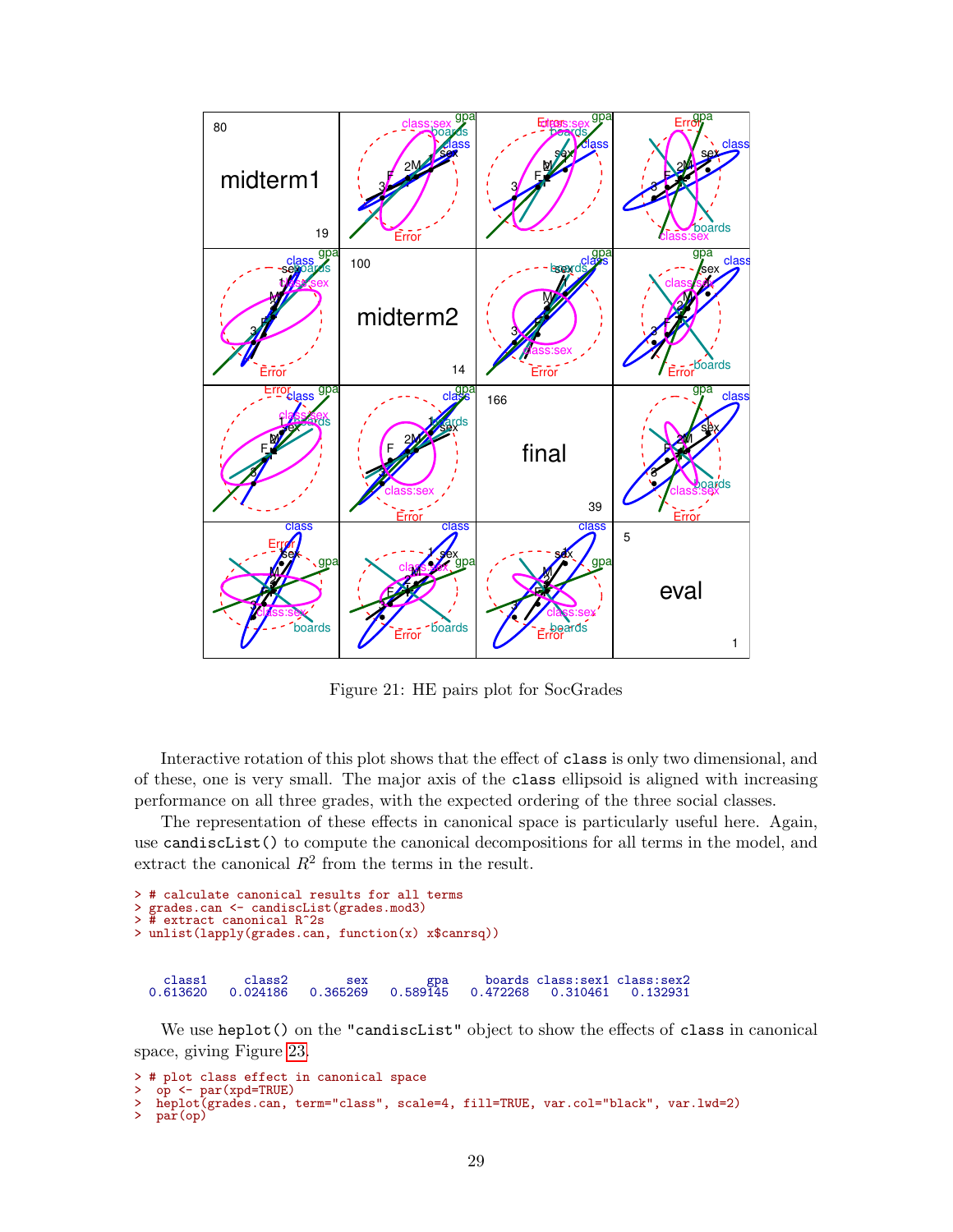

<span id="page-29-3"></span>Figure 22: 3D HE plot for SocGrades, model grades.mod3

It can be seen in Figure [23](#page-30-0) that nearly all variation in exam performance due to class is aligned with the first canonical dimension. The three tests and course evaluation all have similar weights on this dimension, but the course evaluation differs from the rest along a second, very small dimension.

1D plots of the canonical scores for other effects in the model are also of interest, and provide simple interpretations of these effects on the response variables. The statements below produce the plots shown in Figure [24.](#page-30-1)

```
> plot(grades.can, term="sex")
> plot(grades.can, term="gpa")
```
It is readily seen that males perform better overall, but the effect of sex is strongest for the midterm2. As well, increasing course performance on tests is strongly associated with gpa.

# References

- <span id="page-29-0"></span>J. Fox, M. Friendly, and G. Monette. Visualizing hypothesis tests in multivariate linear models: The heplots package for R. Computational Statistics, 24(2):233–246, 2009. (Published online: 15 May 2008).
- <span id="page-29-2"></span>M. Friendly. Data ellipses, HE plots and reduced-rank displays for multivariate linear models: SAS software and examples. Journal of Statistical Software, 17(6):1–42, 2006.
- <span id="page-29-1"></span>M. Friendly. HE plots for multivariate general linear models. Journal of Computational and Graphical Statistics, 16(2):421–444, 2007.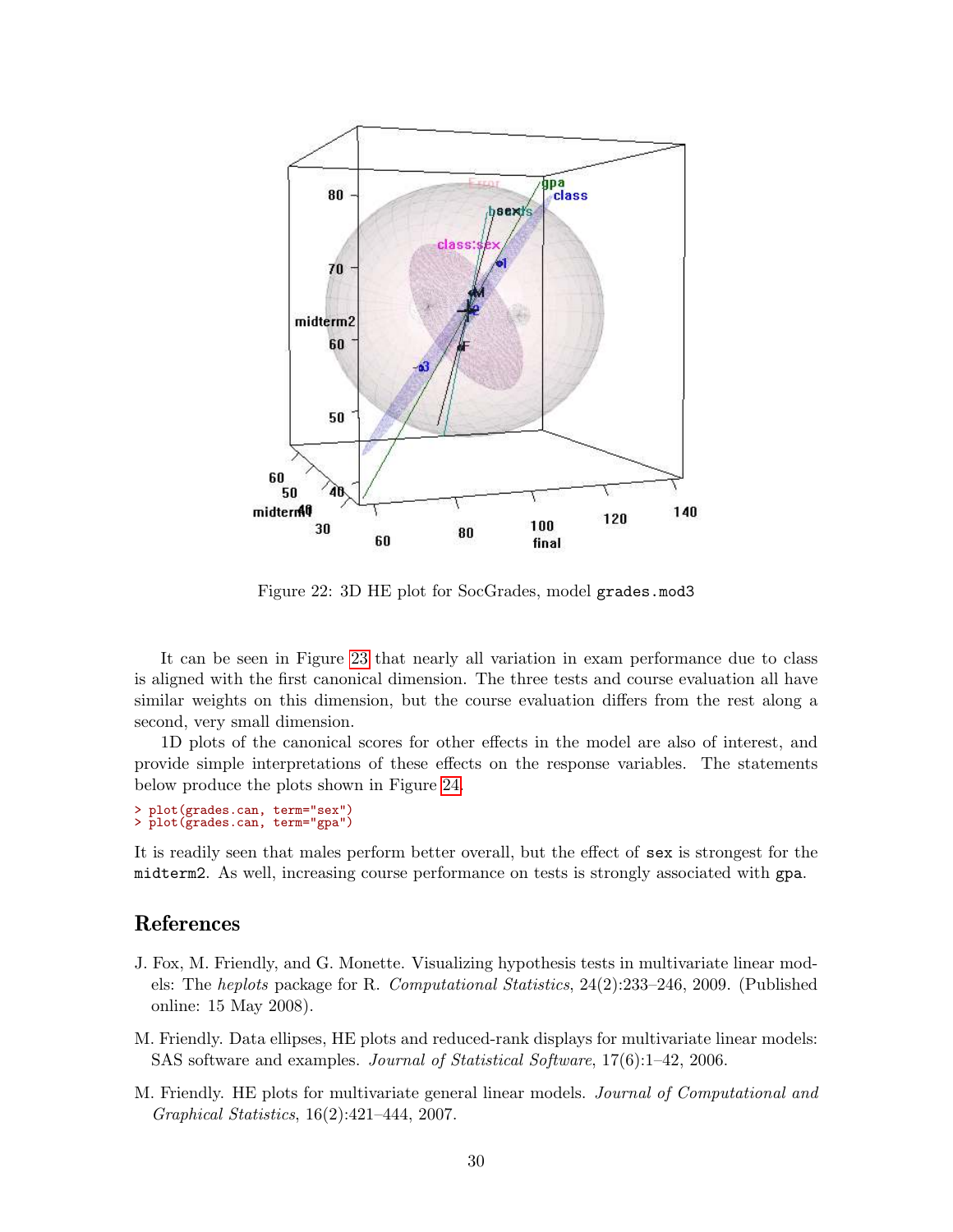

<span id="page-30-0"></span>Figure 23: Canonical HE plot for class effect in grades.mod3



<span id="page-30-1"></span>Figure 24: 1D Canonical discriminant plots for sex and gpa. Higher canonical scores reflect better course performance.